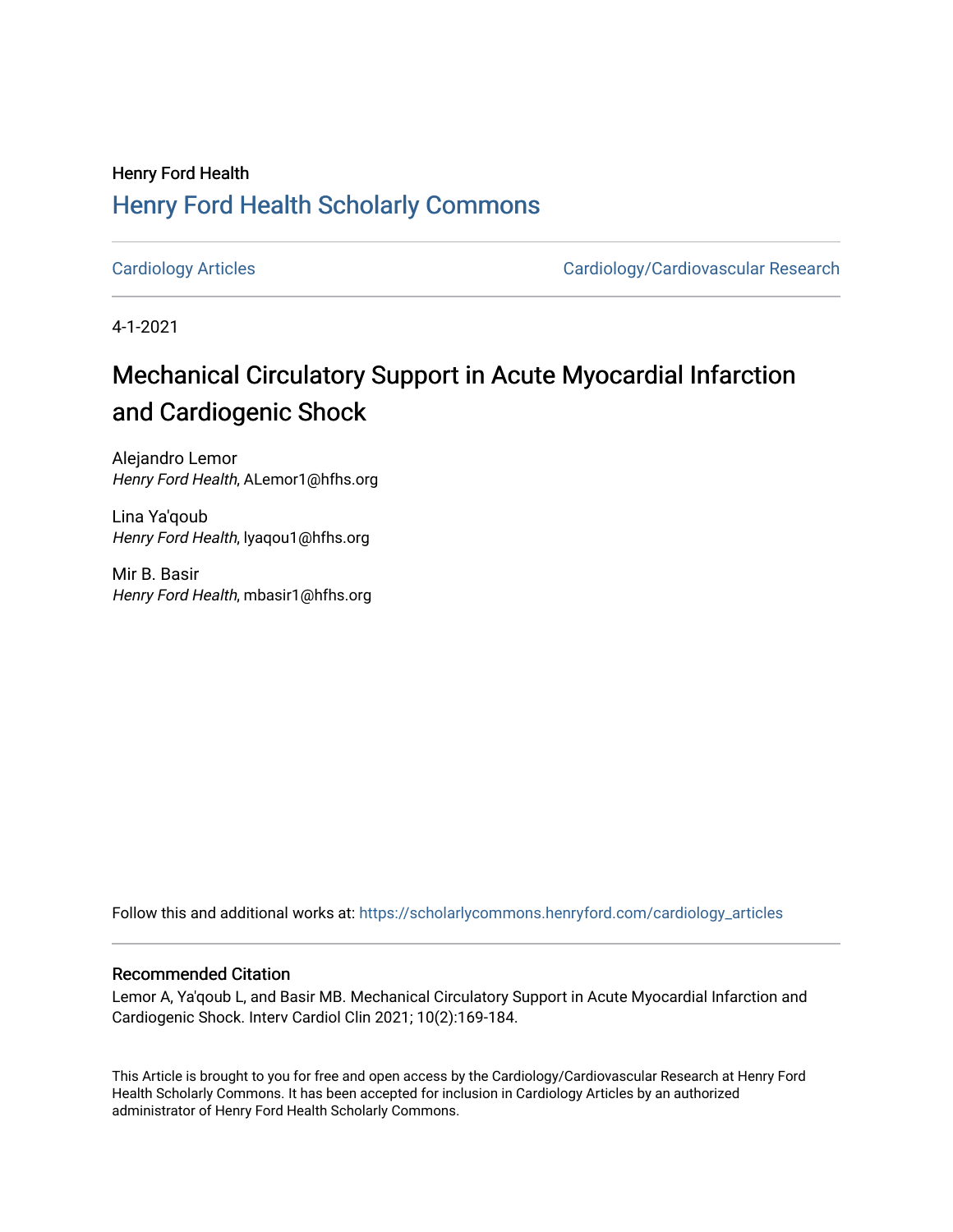

# Mechanical Circulatory Support in Acute Myocardial Infarction and Cardiogenic Shock

Alej[a](#page-1-0)ndro Lemor, MD, MScª, Lina Ya'qoub, MD<sup>b</sup>, Mir B. Basir, DO, FSCAI<sup>[a,](#page-1-0)[c,](#page-1-1)[\\*](#page-1-2)</sup>

#### **KEYWORDS**

- Acute myocardial infarction Cardiogenic shock Mechanical circulatory support
- Intra-aortic balloon pump Extracorporeal membrane oxygenation TandemHeart Impella

#### KEY POINTS

- Acute myocardial infarction complicated by cardiogenic shock is a deadly condition associated with significant morbidity and mortality.
- Despite 20 years of medical advancements, early revascularization remains the sole therapy proven to improve outcomes.
- Mechanical circulatory support devices provide a physiologically plausible mechanism of improving outcomes by offering hemodynamic stability for revascularization and improving end-organ perfusion. Results from well-powered randomized controlled trials, however, are not yet available.
- Randomized controlled trials have been difficult to conduct in this patient population; until such trials are performed, implementing shock teams and protocols has been associated with improved outcomes in observational studies and may be considered.
- Technological advancements will lead to continued development of more mobile, smallercaliber, and more powerful mechanical circulatory support devices. Understanding the mechanisms of action and physiologic effects of these devices, therefore, is critically important.

#### **INTRODUCTION**

Acute myocardial infarction (AMI) can result in diastolic dysfunction and an increase in left ventricular end-diastolic pressure. If not treated promptly, AMI can progress to systolic dysfunction and decreasing stroke volume, which can lead to cardiogenic shock (CS). CS is a lowoutput state resulting in decreased systemic and coronary perfusion. Decreased systemic perfusion results in end-organ injury, whereas

decreased coronary perfusion results in further ischemia, leading to a vicious cascade that ultimately can lead to death. The cascade of events results in a complex neurohumoral cascade referred to as the systemic inflammatory response syndrome. The goals for treating AMI and CS (AMICS), therefore, are to relieve ischemia and improve perfusion to end organs.<sup>[1](#page-13-0)</sup>

AMICS is a deadly condition associated with significant morbidity and mortality. Patients presenting with AMICS who do not receive invasive

E-mail address: [Mbasir1@hfhs.org](mailto:Mbasir1@hfhs.org)

Intervent Cardiol Clin 10 (2021) 169–184 <https://doi.org/10.1016/j.iccl.2020.12.005> 2211-7458/21/@ 2020 Elsevier Inc. All rights reserved.

A. Lemor and L. Ya'qoub contributed equally to this article.

<span id="page-1-1"></span><span id="page-1-0"></span> $^{\rm a}$  Henry Ford Health Care System, 2799 West Grand Blvd, K-2 Cath Lab, Detroit, MI 48202, USA;  $^{\rm b}$  Louisiana State University, One University Place, Shreveport, LA 71115, USA; C Henry Ford Hospital, 2799 West Grand Boulevard (K-2 Cath Lab), Detroit, MI 48202, USA

<span id="page-1-2"></span><sup>\*</sup> Corresponding author. STEMI, Acute Mechanical Circulatory Support, Henry Ford Hospital, 2799 West Grand Boulevard (K-2 Cath Lab), Detroit, MI 48202.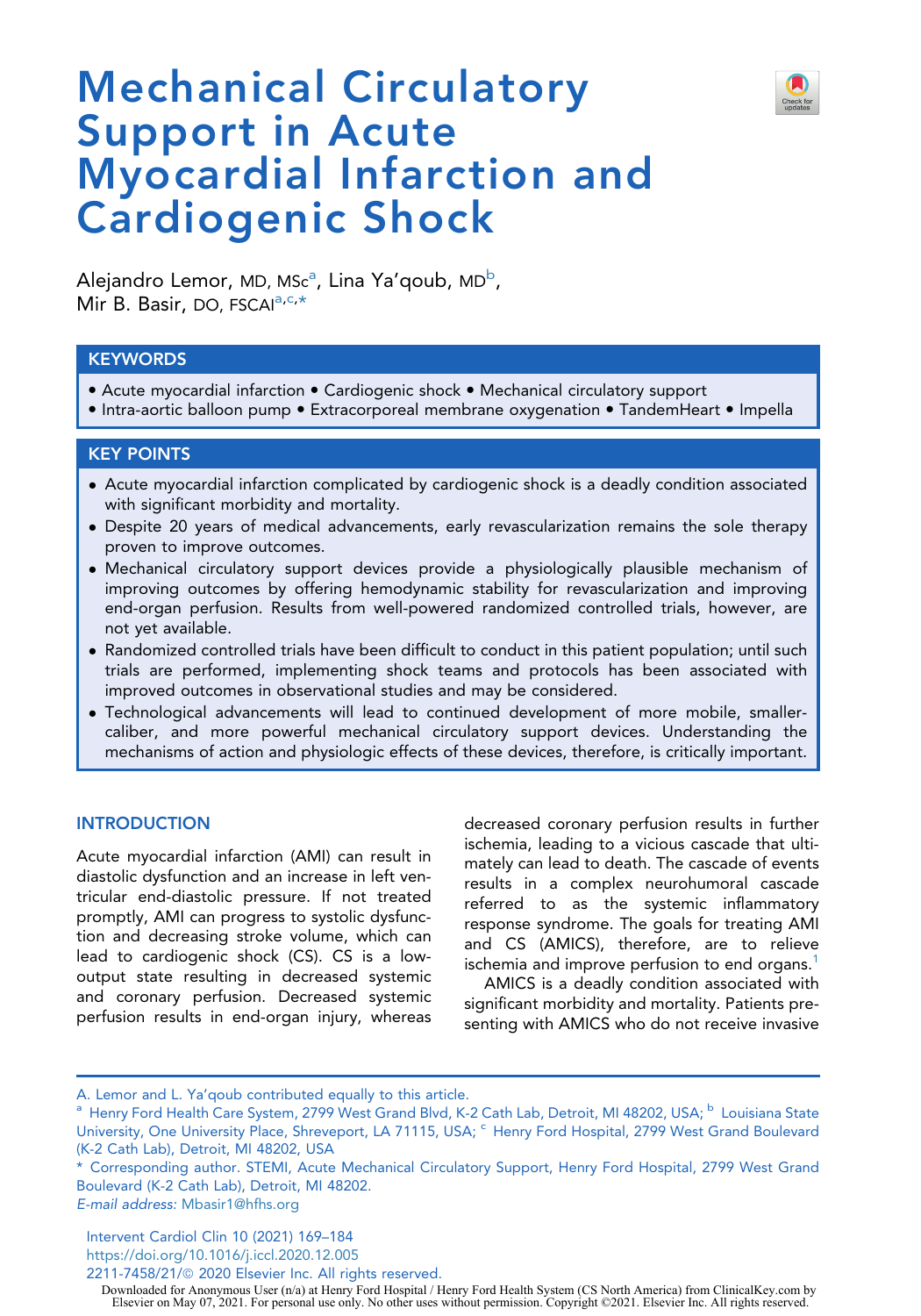therapies have less than [2](#page-13-1)0% survival.<sup>2</sup> The Should We Emergently Revascularize Occluded Coronaries for Cardiogenic Shock (SHOCK) trial demonstrated improved survival in patients presenting with AMICS treated with early mechanical revascularization. $3$  Unfortunately, further revascularization does not lead to further improvements in short-term survival, as was demonstrated in the CULPRIT-SHOCK trial.<sup>4</sup> In the past 2 decades, there has been little advancement made to improving outcomes further. This is of great concern because the prevalence of AMICS is growing in the aging population.[5](#page-13-4) Patients frequently present with more comorbidities and are more likely to expe-rience cardiac arrest and CS.<sup>[5](#page-13-4)</sup>

Given the high mortality associated with AMICS despite revascularization, clinicians have looked to other forms of therapies in the hope of improving outcomes. Technological advancements have resulted in an increased availability of temporary mechanical circulatory support (MCS) devices, which can improve systemic and coronary perfusion. These devices are reviewed herein.

#### INTRA-AORTIC BALLOON PUMP

Intra-aortic balloon pump (IABP) counterpulsation is the oldest and most common form of MCS.<sup>[6–8](#page-13-5)</sup> Since its inception in 1967, several observational studies have suggested improved survival with the use of IABP in patients with  $AMICS<sup>9-21</sup>$  ([Table 1](#page-3-0)). IABPs have been demonstrated to improve systemic hemodynamics and improve coronary perfusion, are easy to use, and are inexpensive. Until recently, there was 1 alternative device, venoarterial (VA)–extracorporeal membrane oxygenation (ECMO), which was more invasive, associated with more complications, and utilized primarily in select tertiary care centers. Therefore, the use of IABPs was questioned infrequently for decades.

Randomized controlled trials (RCTs), however, failed to show survival benefit<sup> $22-26$ </sup> ([Table 2](#page-5-0)). In the Thrombolysis and Counterpulsation to Improve Cardiogenic Shock (TACTICS) trial, 57 patients with AMICS were randomized after thrombolytic therapy to 48 hours of IABP therapy or optimal medical therapy. The investigators found no significant difference in 6-month mortality between the 2 groups.<sup>[22](#page-14-0)</sup> Prondzinsky and colleagues $^{24}$  $^{24}$  $^{24}$  randomized 45 patients with AMICS after percutaneous coronary intervention (PCI) to IABP therapy or optimal medical therapy. They found no difference in Acute Physiology and Chronic Health Evaluation II scores,

interleukin-6 levels, and cardiac index (CI) between the groups. In-hospital mortality also was similar between the groups (38.6% vs 28.6%, respectively). $24$  The largest trial conducted evaluating the efficacy of IABP in AMICS was the IABP-SHOCK II trial; 300 patients were randomized to IABP and 298 patients to the control group. There was no difference in outcomes, including secondary endpoints, such as time to hemodynamic stabilization, length of stay in the intensive care unit, serum lactate levels, dose and duration of catecholamine therapy, renal function, major bleeding, peripheral ischemic complications, and stroke.<sup>[25](#page-14-2)[,26](#page-14-3)</sup>

Furthermore, numerous meta-analyses have investigated the role of routine IABP in AMICS.<sup>27-29</sup> The largest analysis was performed by Ahmad and colleagues, $27$  who analyzed patients presenting with AMI from 12 RCTs, including 2123 patients, and 15 observational studies, including 15,530 patients. They found no difference in 30-day mortality in patients with AMI who received IABP, regardless of the presence (odds ratio [OR] 0.94; 95% CI, 0.69– 1.28) or absence (OR 0.98; 95% CI, 0.57–1.69) of CS.<sup>[28](#page-14-5)</sup> As a result of these randomized trials and meta-analyses, the European guidelines downgraded IABP use in AMICS from a previous class I to a class III recommendation,  $30$  whereas the US guidelines downgraded IABP use to a class II recommendation.<sup>[31](#page-14-7)</sup>

This review focuses on patients with AMICS. Patients who present with CS from decompensated heart failure CS, however, differ in their response to IABPs. Malick and colleagues $32$ have demonstrated that patients with decompensated heart failure CS had a 5-fold greater cardiac output augmentation with IABP compared with patients with AMICS.

#### VENOARTERIAL–EXTRACORPOREAL MEMBRANE OXYGENATION

VA-ECMO uses a centrifugal pump and a membrane oxygenator, to provide flows of up to 3 L/ min to 7 L/min. There are few retrospective observational studies evaluating the use of ECMO in AMICS ([Table 3](#page-6-0)). These studies demonstrate a survival rate ranging from 47% to 60.9% in patients who have a mean age of 54 years to 60 years.  $33,34$  $33,34$  In 2010, Sheu and col-leagues<sup>[35](#page-14-11)</sup> studied 115 patients with AMICS from 1993 to 2002 without ECMO support and compared them with 219 patients with AMICS from 2002 to 2009 with ECMO support. The 30-day mortality for patients with ECMO was lower than the non-ECMO cohort (30.1% vs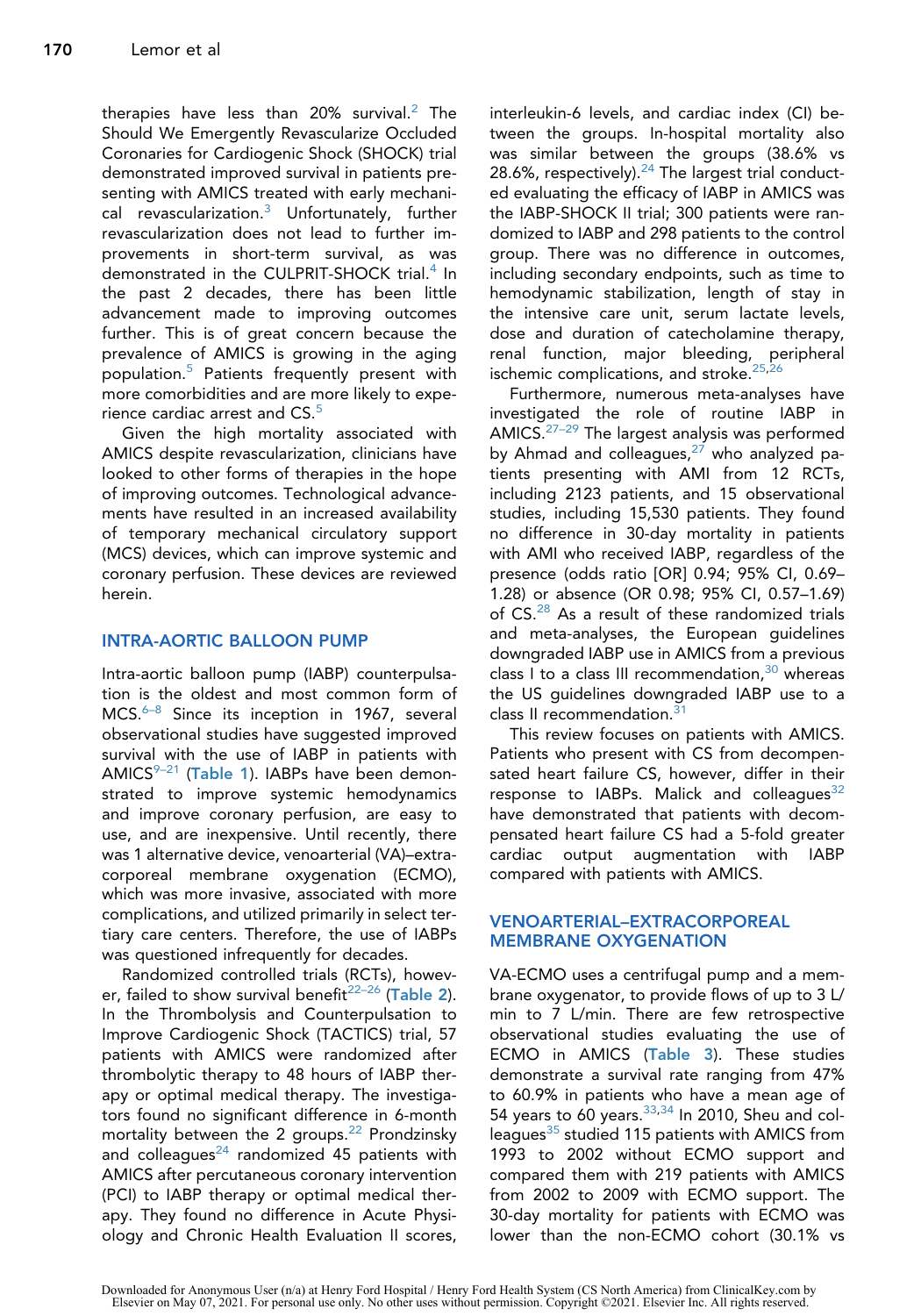<span id="page-3-0"></span>Table 1 Summary of observational studies of intra-aortic balloon pump in acute myocardial infarction and cardiogenic shock

| 99                                      | <b>Number of</b>                                                        |                                               |                                                                                                                                                                                                                                                                                                                                  |
|-----------------------------------------|-------------------------------------------------------------------------|-----------------------------------------------|----------------------------------------------------------------------------------------------------------------------------------------------------------------------------------------------------------------------------------------------------------------------------------------------------------------------------------|
| Author, Year<br><b>Published</b>        | <b>Patients</b>                                                         | <b>Population</b>                             | Outcomes                                                                                                                                                                                                                                                                                                                         |
| Moulopoulos<br>et al, <sup>9</sup> 1986 | $N = 52$<br>34 IABP                                                     | <b>AMICS</b>                                  | 10/34 patients survived<br>longer than a month.<br>15 patients in whom<br>IABP could not be<br>placed, none survived                                                                                                                                                                                                             |
| Bengtson<br>et al, 10 1992              | $N = 200$<br>99 IABP                                                    | <b>AMICS</b>                                  | In-hospital mortality 53%<br>Patency of infarct-related<br>vessel was a predictor<br>of survival. No<br>difference between<br>IABP and no IABP arms                                                                                                                                                                              |
| Waksman<br>et al, 11 1993               | $N = 85$<br>20 IABP                                                     | <b>AMICS</b>                                  | In-hospital and 1-y<br>survival was<br>significantly higher in<br>the IABP arm (46% and<br>38% vs 19% and 10%,<br>respectively; $P < .001$ ).                                                                                                                                                                                    |
| Stomel<br>et al, 12 1994                | $N = 64$<br>13 thrombolytics<br>29 IABP<br>22 thrombolytics<br>$+$ IABP | <b>AMICS</b>                                  | Survival improved in<br>thrombolytics + IABP<br>group compared with<br>thrombolytics or IABP<br>alone (68% vs 23% or<br>28%, respectively;<br>$P = .0049$ ).                                                                                                                                                                     |
| Anderson<br>et al, 13 1997              | $N = 310$<br>68 IABP                                                    | <b>AMICS</b>                                  | Despite more adverse<br>events and moderate<br>bleeding, the IABP<br>cohort showed a trend<br>toward lower 30-d and<br>1-y mortality rates.                                                                                                                                                                                      |
| <b>Kovack</b><br>et al, 14 1997         | $N = 46$ patients<br>27 IABP                                            | AMICS who<br>received<br>thrombolytics        | Patients in the IABP arm<br>had significantly higher<br>hospital survival (93%<br>vs 37%, respectively;<br>$P = .0002$ ).                                                                                                                                                                                                        |
| <b>Brodie</b><br>et al, 15 1999         | $N = 1490$                                                              | AMI with and<br>without CS                    | Pre-PCI IABP was<br>associated with lower<br>cardiac events in CS<br>$(n = 119)$ (14.5% vs<br>35.1%, respectively;<br>$P = .009$ , in CHF or<br>low ejection fraction<br>$(n = 119)$ (0% vs<br>14.6%, respectively;<br>$P = .10$ , and in high-<br>risk patients ( $n = 238$ )<br>(11.5% vs 21.9%,<br>respectively; $P = .05$ ). |
| Kumbasar<br>et al, 16 1999              | $N = 45$<br>25 IABP                                                     | Anterior AMI who<br>received<br>thrombolytics | IABP had significantly<br>higher rates of<br>thrombolysis in<br>myocardial infarction<br>grade 3 flow (n: 11%;<br>44% vs n: 1%,<br>respectively; 5%;<br>$P<.05$ ). There was a                                                                                                                                                   |

(continued on next page)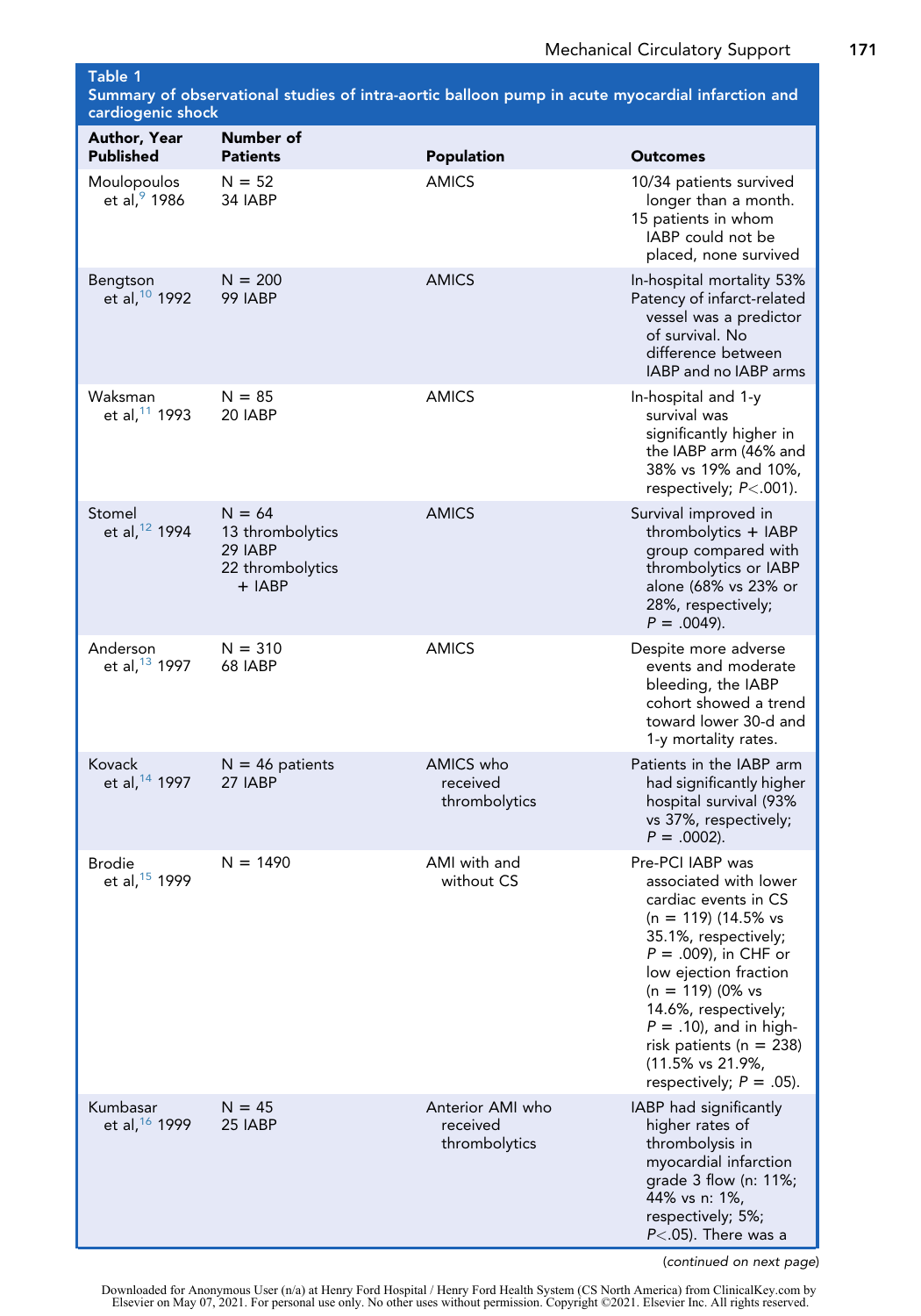172 Lemor et al

| Table 1<br>(continued)             |                                                                                 |                                      |                                                                                                                                                                                                                                                                                                                                              |
|------------------------------------|---------------------------------------------------------------------------------|--------------------------------------|----------------------------------------------------------------------------------------------------------------------------------------------------------------------------------------------------------------------------------------------------------------------------------------------------------------------------------------------|
| Author, Year<br><b>Published</b>   | Number of<br><b>Patients</b>                                                    | Population                           | <b>Outcomes</b><br>trend toward a lower<br>in-hospital mortality in<br>the IABP group (n:<br>0 [0%] vs n: 3; [15%];<br>$P = .08$ ).                                                                                                                                                                                                          |
| Sanborn<br>et al, 17 2000          | $N = 856$<br>279 IABP,<br>160<br>IABP + thrombolytics<br>132 thrombolytics only | <b>AMICS</b>                         | Thrombolytic group had<br>a lower in-hospital<br>mortality compared<br>with no-thrombolytics<br>(54% vs 64%,<br>respectively; $P = .005$ ).<br>The IABP group had a<br>lower in-hospital<br>mortality compared<br>with no-IABP (50% vs<br>72%, respectively;<br>$P < .0001$ ).                                                               |
| Barron<br>et al, 18 2001           | $N = 23,180$<br>7268 IABP                                                       | <b>AMICS</b>                         | IABP was associated with<br>significantly lower<br>mortality in the<br>thrombolytic group<br>(67% vs 49%,<br>respectively) but not in<br>PCI group (45% vs<br>47%, respectively).                                                                                                                                                            |
| Zeymer<br>et al, $19$ 2011         | $N = 653$<br><b>163 IABP</b>                                                    | <b>AMICS</b>                         | In-hospital mortality,<br>with and without IABP,<br>was 56.9% and 36.1%,<br>respectively. In the<br>multivariate analysis<br>the use of IABP was<br>not associated with<br>improved survival (OR<br>1.47; 95% CI, 0.97-<br>$2.21; P = .07$ ).                                                                                                |
| Sjauw<br>et al, <sup>20</sup> 2012 | $N = 292$<br><b>199 IABP</b>                                                    | STEMI with<br>CS treated<br>with PCI | 30-d mortality in IABP vs<br>no-IABP was 47% vs<br>28%, respectively; OR<br>1.67 (95% CI, 1.16-<br>2.39), no difference<br>after propensity<br>stratification<br>3-d mortality in pre-PCI<br>IABP vs post-PCI was<br>64% vs 40%,<br>respectively; OR of<br>1.56 (95% CI, 1.18-<br>2.08), no difference<br>after propensity<br>stratification |
| Zeymer<br>et al, $21$ 2013         | $N = 1913$<br>487 IABP                                                          | <b>AMICS</b>                         | In-hospital mortality with<br>and without IABP was<br>43.5% and 37.4%<br>respectively. In<br>multivariate analysis,<br>IABP was associated<br>with increased<br>mortality (OR 1.45;<br>95% CI, 1.15–1.84).                                                                                                                                   |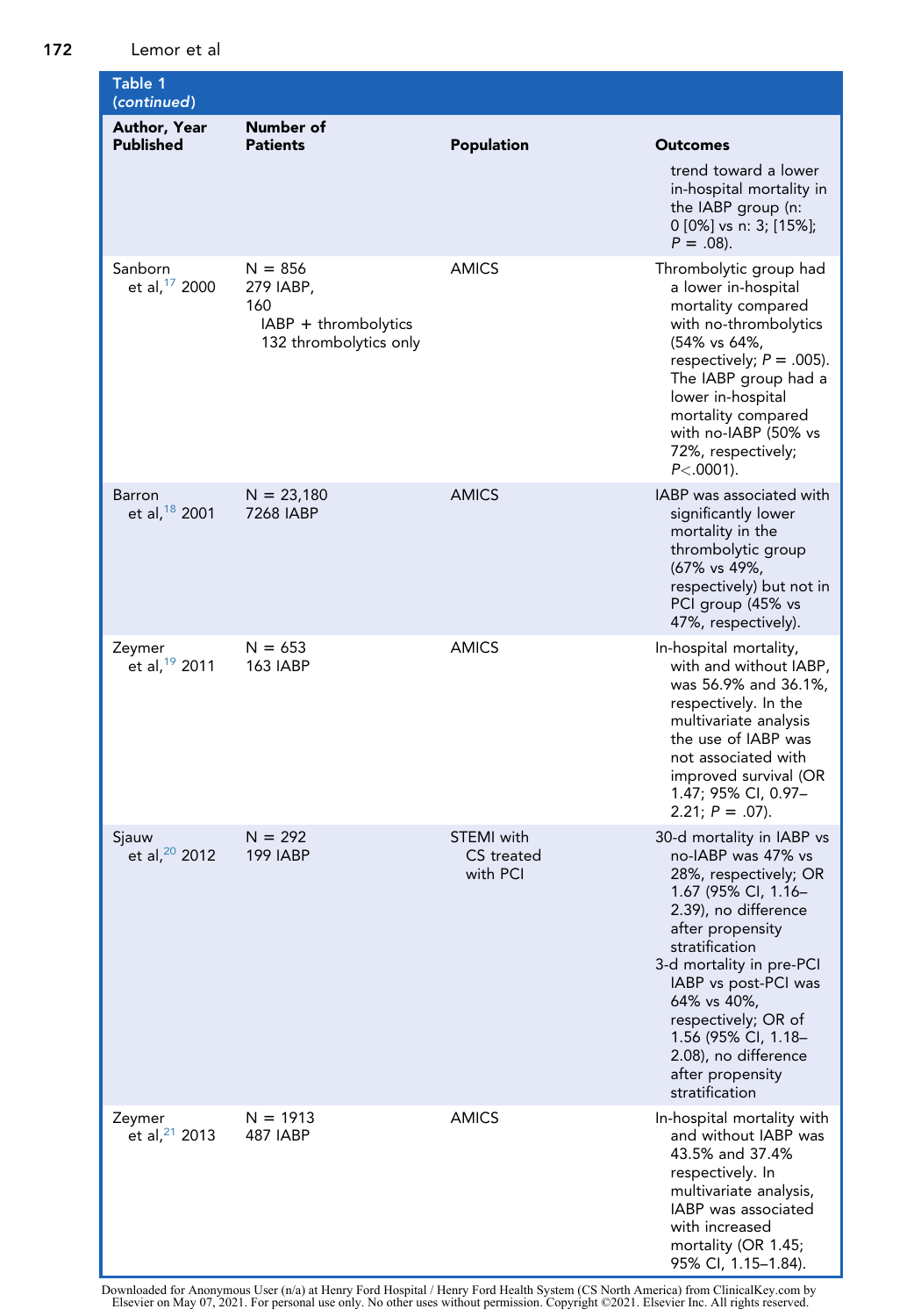<span id="page-5-0"></span>Summary of randomized clinical trials of intra-aortic balloon pump in acute myocardial infarction and cardiogenic shock

| <b>Author, Year Published</b>      | <b>Number of Patients</b> | Population                             | <b>Outcomes</b>                                                                                                                                                                                                                                                                                       |
|------------------------------------|---------------------------|----------------------------------------|-------------------------------------------------------------------------------------------------------------------------------------------------------------------------------------------------------------------------------------------------------------------------------------------------------|
| Ohman<br>et al, <sup>22</sup> 2005 | 57 patients               | AMICS who<br>received<br>thrombolytics | No difference in 6-mo mortality<br>(34% for<br>$IABP + thrombolytics vs 43%$<br>for thrombolytics alone<br>$[n = 27]$ ; adjusted $P = .23$ )                                                                                                                                                          |
| Prondzinsky<br>et al, $24$ 2010    | 45 patients               | <b>AMICS</b> status<br>post-PCI        | No difference in in-hospital<br>mortality, Acute Physiology<br>and Chronic Health<br>Evaluation II scores,<br>interleukin-6 levels, and CI at<br>4 d.                                                                                                                                                 |
| Thiele<br>et al, $25$ 2012         | 598 patients              | <b>AMICS</b>                           | No difference in 30-d mortality,<br>the time to hemodynamic<br>stabilization, the length of<br>stay in the intensive care unit,<br>serum lactate levels, the dose<br>and duration of<br>catecholamine therapy, renal<br>function, major bleeding,<br>peripheral ischemic<br>complications, and stroke |
| Thiele<br>et al, $26$ 2018         | 591 patients              | <b>AMICS</b>                           | No difference in 6-y mortality,<br>recurrent myocardial<br>infarction, stroke, repeat<br>revascularization, or<br>rehospitalization for cardiac<br>reasons                                                                                                                                            |

41.7%, respectively;  $P = .034$ ). A subgroup analysis of patients in profound CS found a significant difference in mortality between groups (39.1% in ECMO vs 72% in non-ECMO;  $P = .008$ ); however, in patients without profound shock, there was no significant difference in 30 day mortality between the groups (26.1% vs 21.9%, respectively;  $P = .39$ ). Esper and col-leagues<sup>[36](#page-14-16)</sup> studied 18 patients who underwent VA-ECMO in the catheterization laboratory for AMICS and found an in-hospital survival rate of 67% and 6-month survival of 55%. More than one-third of patients had an IABP placed and were on vasopressors or inotropes. Similarly, Negi and colleagues $37$  studied 15 patients with AMICS (one-third presenting with cardiac arrest) and showed a 47% survival rate. More than 90% of patients were on 1 to 2 inotropes at the time of ECMO, 60% had an IABP, and the vascular complication rate was greater than 50%. Lastly, a recent observational study by Vallabhajosyula and colleagues<sup>[38](#page-15-0)</sup> using the National Inpatient Sample database evaluated 2962 patients in a period of 14 years and demonstrated a survival rate of 40.8%. There was a significant trend to improved survival over time and 12% of patients were bridged to LV assist device (LVAD) or heart transplantation.<sup>[38](#page-15-0)</sup>

There are no RCTs to date evaluating the use of ECMO in AMICS. Two European studies, EURO SHOCK and ECLS-SHOCK, currently are enrolling patients. EURO-SHOCK will randomize 428 patients to ECMO or standard therapy and will evaluate 30-day mortality as the primary outcome; their expected study completion date is February 2024.<sup>39</sup> Similarly, ECLS-SHOCK will enroll 420 patients with AMICS undergoing revascularization and randomize to ECMO or medical therapy alone. The primary outcome is 30-day mortality and the estimated study completion date is August 2023.<sup>40</sup>

#### **TandemHeart**

TandemHeart (LivaNova, London, UK) used a percutaneous centrifugal pump to provide flows up to 3 L/min to 5 L/min using cannulas similar to VA-ECMO. There are few studies assessing the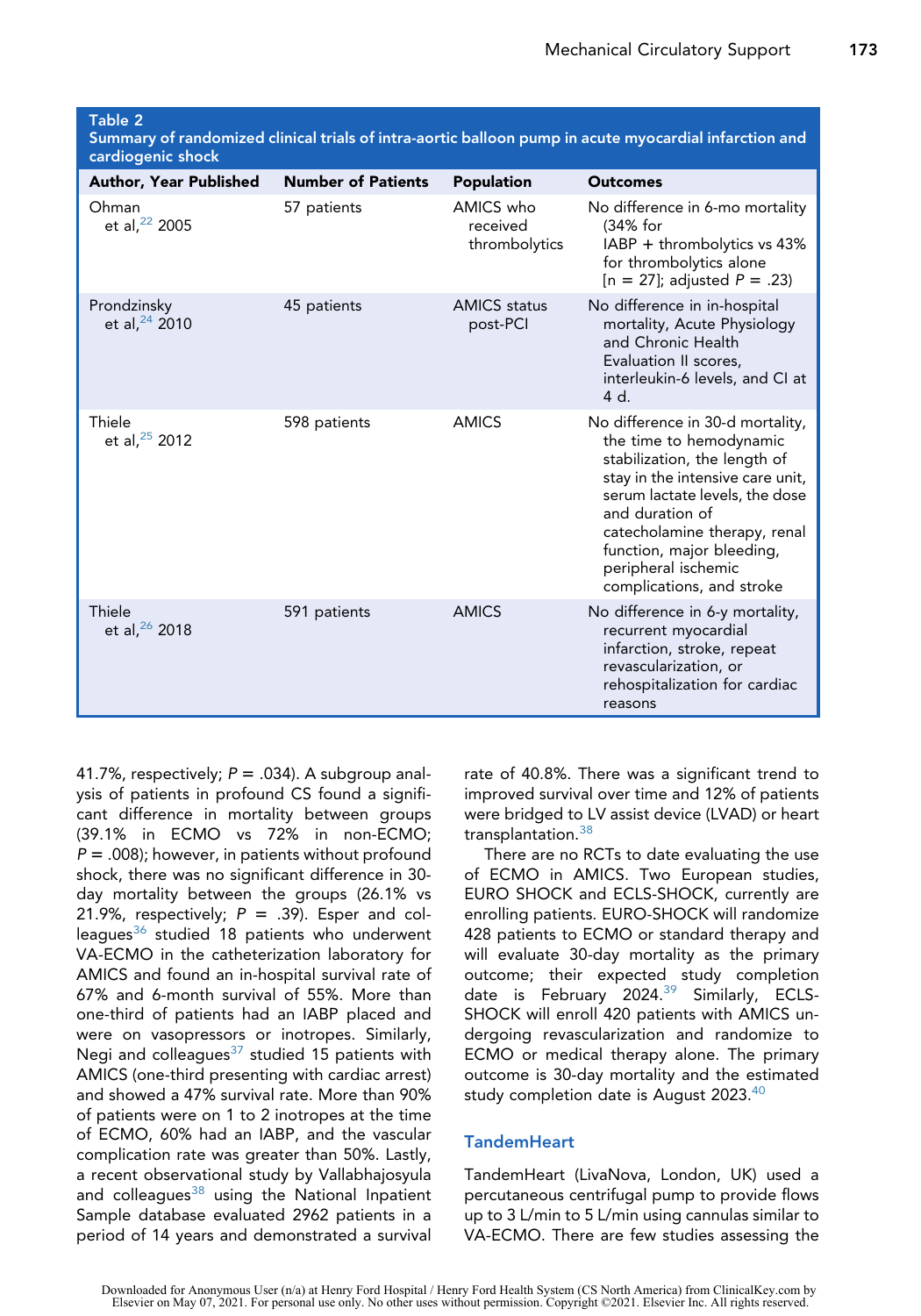#### <span id="page-6-0"></span>Table 3

Major observational studies of venoarterial–extracorporeal membrane oxygenation in acute myocardial infarction and cardiogenic shock

| <b>Author/Trial (Year)</b>     | <b>Sample Size</b> | <b>Observational Studies</b><br>Device (s) | <b>Results</b>                                                          | <b>Notes</b>                                                                                                                                            |
|--------------------------------|--------------------|--------------------------------------------|-------------------------------------------------------------------------|---------------------------------------------------------------------------------------------------------------------------------------------------------|
| Esper et al, $36$ 2015         | 18                 | VA-ECMO                                    | 67% survival rate, very<br>high bleeding rates<br>$( > 90\%)$           | Single-center<br>experience,<br>peripheral ECMO,<br>average length of<br>ECMO was 3.2 d<br>$+2.5d$                                                      |
| Negi et al, 37 2016            | 15                 | VA-ECMO                                    | 47% survival rates,<br>53% vascular<br>complication rates               | Small sample, single<br>center, 33% with<br>cardiac arrest, 60%<br>with STEMI                                                                           |
| Sheu et al, $35$ 2010          | 219                | VA-ECMO                                    | 60.9% survival in<br>ECMO vs 28%<br>survival in the non-<br>ECMO cohort | All patients prior to<br>ECMO had a IABP<br>and were on<br>dobutamine                                                                                   |
| Takayama et al, 2013           | 90                 | VA-ECMO                                    | 49% survival.                                                           | Combined AMI and<br>CHF patients in<br>shock; 23 patients<br>underwent<br>permanent LVAD<br>and 9 heart<br>transplantation.                             |
| Vallabhajosyula et al,<br>2019 | 2962               | <b>ECMO</b>                                | 40.8% survival                                                          | Survival improved<br>from 0% in 2000-to<br>54.9% in 2014.<br>Potential bias due<br>to administrative<br>database.<br>Multicenter, large<br>sample study |

hemodynamic and clinical outcomes of Tandem-Heart in patients with AMICS ([Table 4](#page-7-0)). Kar and  $colleagues<sup>41</sup>$  $colleagues<sup>41</sup>$  $colleagues<sup>41</sup>$  studied 80 patients with AMICS and found that TandemHeart led to a rapid improvement several hemodynamic measures, including CI, systolic blood pressure, urine output, and lactic acid levels. The mortality rates were 40.2% and 45.3% at 30 days and 6 months, respectively, for AMICS patients. Smith and col-leagues<sup>[42](#page-15-4)</sup> analyzed 56 patients, 16 (29%) of whom had AMICS, and found improved hemodynamics with the use of TandemHeart. They also found that survival was significantly influenced by the indication of the TandemHeart (23.8% in bridge to recovery vs 51% in bridge to LVAD or surgery  $[P = .04]$ , and patients who did not receive definitive therapy had poor outcomes (13.8% survived to hospital discharge). Further observational data are being collected in the TandemHeart Experiences and MEthods (THEME Registry); an ongoing

multicenter study ([ClinicalTrials.gov](http://ClinicalTrials.gov) Identifier: NCT02326402).

Two underpowered RCTs have been conducted with the use of TandemHeart. Thiele and col-leagues<sup>[43](#page-15-5)</sup> randomized 20 patients to IABP and 21 patients to TandemHeart. They found cardiac power index and other hemodynamics measures improved more effectively with TandemHeart; however, complications, including severe bleeding and limb ischemia, were more frequent. The investigators also found no difference in 30-day mortality between groups; however, the study was underpowered to detect these differences. $43$  Burkhoff and colleagues $44$ randomized 33 patients with AMICS to treatment with IABP or TandemHeart. They similarly found improved hemodynamics with higher CI and lower pulmonary capillary wedge pressure with the use of TandemHeart; however, there was no difference in 30-day mortality between the groups.[44](#page-15-6)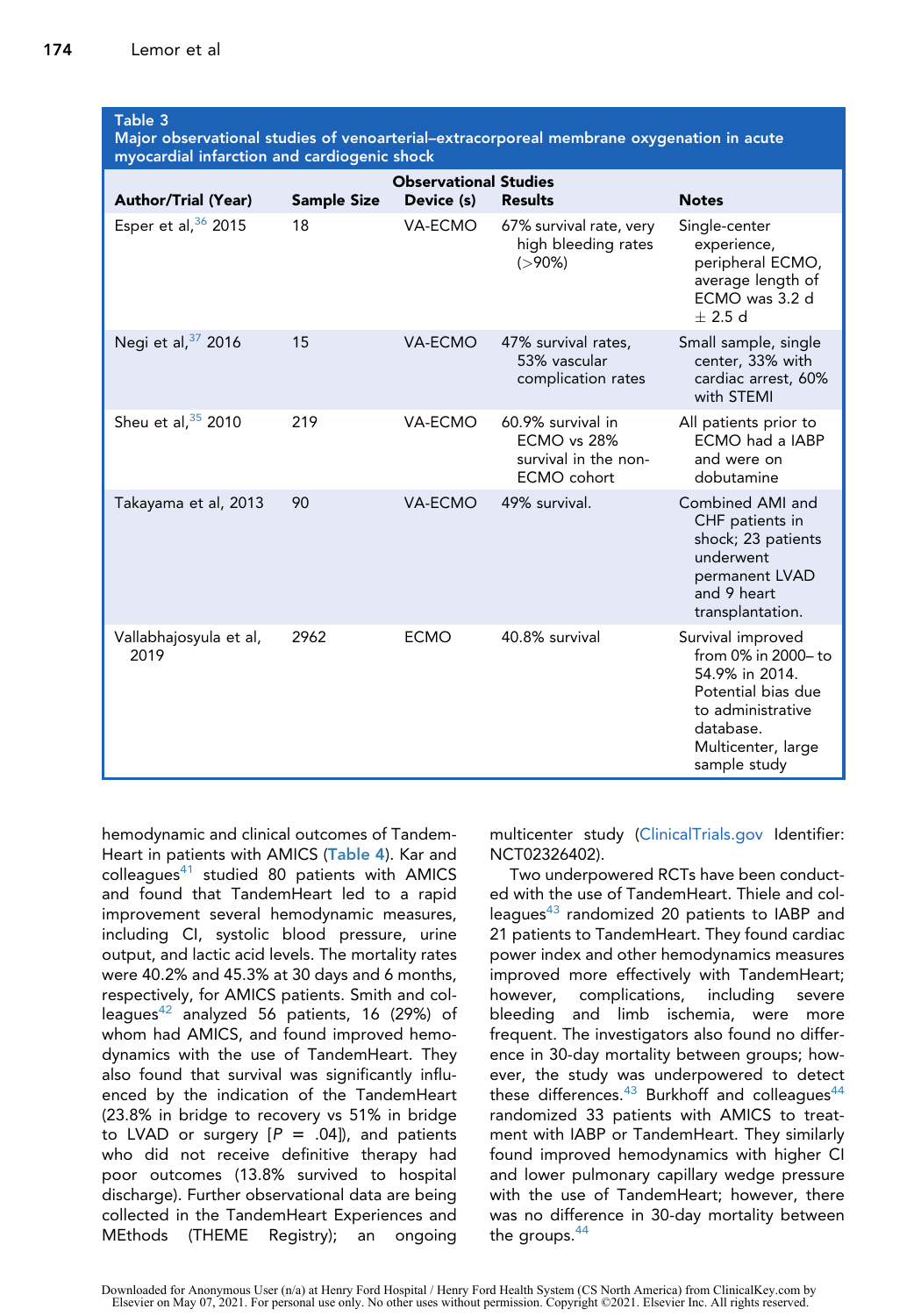<span id="page-7-0"></span>Table 4

|  |  | Major studies of TandemHeart in acute myocardial infarction and cardiogenic shock |
|--|--|-----------------------------------------------------------------------------------|
|  |  |                                                                                   |
|  |  |                                                                                   |

| Study,<br><b>Publication</b><br>Year | Number of<br><b>Patients</b>               | <b>Study Type</b>                                     | <b>Outcomes</b>                                                                                                                                                                                               |
|--------------------------------------|--------------------------------------------|-------------------------------------------------------|---------------------------------------------------------------------------------------------------------------------------------------------------------------------------------------------------------------|
| Thiele<br>et al, 2005                | 41                                         | RCT: IABP vs<br>TandemHeart                           | No difference in 30-d mortality.<br>TandemHeart led to improvement<br>in hemodynamics but was<br>associated with more<br>complications, including bleeding<br>and limb ischemia.                              |
| <b>Burkhoff</b><br>et al, 44 2006    | 33                                         | RCT: IABP vs<br>TandemHeart                           | No difference in 30-d mortality.<br>TandemHeart led to improvement<br>in hemodynamics.                                                                                                                        |
| Kar<br>et al, 41 2011                | 117 total,<br>80 with AMI,<br>37 with NICM | Observational:<br>TandemHeart in<br>refractory shock  | 30-d and 6-mo mortality rates were<br>40.2% and 45.3%, respectively, in<br>AMI, vs 32% and 35%, respectively,<br>in NICM.<br>TandemHeart led to improvement in<br>hemodynamics.                               |
| Smith<br>et al, $42$ 2018            | 56 total,<br>16 (29%) AMI                  | Observational,<br>CS due to<br>advanced HF<br>and AMI | Survival was significantly influenced<br>by indication (23.8% in bridge to<br>recovery vs 51% in bridge to LVAD<br>or surgery; $P = .04$ ). TandemHeart<br>led to significant improvements in<br>CI and PCWP. |
| Schwartz<br>et al, 2012              | 76, 19 received<br>TandemHeart,<br>58% AMI | Observational                                         | 30-d mortality 63%                                                                                                                                                                                            |

Abbreviations: NICM, nonischemic cardiomyopathy; PCWP, pulmonary capillary wedge pressure.

#### IMPELLA

Impella (Abiomed, Danvers, Massachusetts) is continuous nonpulsatile micro-axial pump that has an inlet area that aspirates blood from the left ventricle and ejects it through the outlet into the ascending aorta, at a rate up to 5.5 L/ min. Observational studies assessing the use of Impella in CS have compared it with either medical therapy, IABP, or ECMO ([Table 5](#page-8-0)). The Impella-EUROSHOCK registry was an observational-single arm study that evaluated 120 patients with AMICS supported with an Impella 2.5. The feasibility study demonstrated a 64% 30-day mortality; however, it showed feasibility of device placement and improvement in lactate levels. $45$  Karatolios and colleagues $46$ compared Impella to medical therapy in 90 patients with cardiac arrest (27 patients were treated with Impella) and demonstrated 65% survival in the Impella cohort compared with 20% in the medical therapy cohort. Schrage and colleagues<sup>[47](#page-15-9)</sup> matched patients from the IABP-SHOCK II trial to patients supported with an Impella device in Europe. They demonstrated no significant difference in 30-day all-cause mortality (48.5% vs 46.4%, respectively;  $P = .64$ ) but did show higher rates of severe bleeding and vascular complications in the Impella group. The main limitation of this study was that the degree of CS was not taken into account when matching patients. Lemor and colleagues $48$ analyzed AMICS patients from the National Inpatient Sample from 2015 to 2017 who underwent PCI and had either Impella or ECMO support. Propensity-matched analysis showed significantly lower mortality in the Impella cohort (26.7% vs 43.3%, respectively;  $P = .02$ ) as well as lower ischemic stroke and vascular complication rates. This study, however, also was limited by the inability to match patients according to the degree of shock. Loehn and colleagues $49$ showed improved survival with the use of Impella before PCI (50% pre-PCI Impella vs 23.1% post-PCI Impella). Helgestad and col-leagues<sup>[50](#page-15-12)</sup> demonstrated lower 30-day mortality in patients receiving Impella compared with a matched control group that underwent IABP placement (40% vs 77.5%, respectively; P log rank <0.001).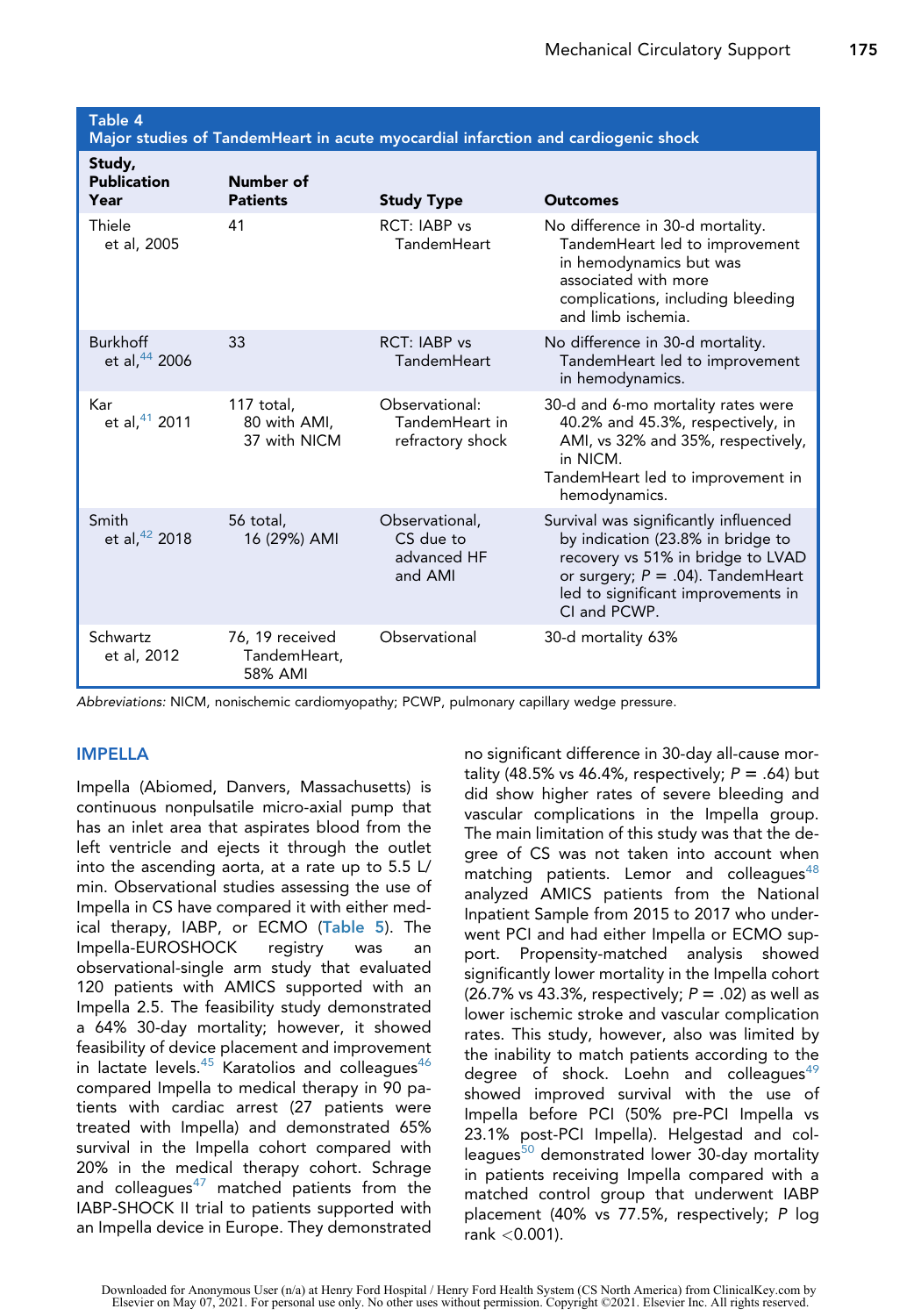<span id="page-8-0"></span>

| Table 5<br>Summary of randomized controlled trials and observational studies for Impella |                                                  |                                     |                                                                                                                         |                                                                                                          |  |  |  |
|------------------------------------------------------------------------------------------|--------------------------------------------------|-------------------------------------|-------------------------------------------------------------------------------------------------------------------------|----------------------------------------------------------------------------------------------------------|--|--|--|
|                                                                                          | <b>Randomized Controlled Trials</b>              |                                     |                                                                                                                         |                                                                                                          |  |  |  |
| Author/<br>Trial (Year)                                                                  | <b>Sample Size</b>                               | Comparison                          | <b>Results</b>                                                                                                          | <b>Notes</b>                                                                                             |  |  |  |
| ISAR-SHOCK <sup>51</sup><br>(2008)                                                       | 12 vs 13                                         | Impella 2.5 vs<br><b>IABP</b>       | Similar 30-d<br>mortality in<br>both groups<br>(46% for both)                                                           | Improved CI with Impella<br>device                                                                       |  |  |  |
| IMPRESS <sup>52</sup><br>(2017)                                                          | 24 vs 24                                         | Impella CP vs<br><b>IABP</b>        | Similar 30-d<br>(46% vs 50%,<br>respectively;<br>$P = .92$ ) and<br>6 mo mortality<br>$(50\% \text{ for both}; P = .9)$ | >90% of patients with cardiac<br>arrest prior device placement                                           |  |  |  |
|                                                                                          |                                                  | <b>Observational studies</b>        |                                                                                                                         |                                                                                                          |  |  |  |
| <b>Author/Trial (Year)</b>                                                               | <b>Sample Size</b>                               | Device (s)                          | <b>Results</b>                                                                                                          | <b>Notes</b>                                                                                             |  |  |  |
| $INOVA60$ (2019)                                                                         | 82                                               | IABP, Impella,<br><b>ECMO</b>       | 30-survival was 63.4% for all<br>patients (62/82 supported<br>with Impella)                                             | A multidisciplinary team-based<br>approach can improve<br>outcomes.                                      |  |  |  |
| NCSI <sup>59</sup> (2019)                                                                | 171                                              | Impella CP                          | 72% survival with best practices<br>(early RHC, MCS, and PCI)                                                           | Lactate $<$ 4 and cardiac power<br>output > 0.6 are good<br>predictors of survival.<br>Multicenter study |  |  |  |
| Utah Cardiac<br>Recovery Shock<br>Team <sup>64</sup> (2019)                              | 123                                              | IABP, Impella, ECMO                 | 54.5% survival (for the entire<br>cohort-IABP, Impella,<br>ECMO)                                                        | 33.3% of patients supported<br>with Impella. AMICS in 61%                                                |  |  |  |
| Schrage<br>et al, $49$ 2019                                                              | 237 matched<br>patients from<br>IABP-SHOCK trial | Impella CP vs IABP                  | No difference in survival (48.5%<br>vs 46.4%, respectively;<br>$P = .64$                                                | Selection bias and unable to<br>compare degree of shock<br>between patients                              |  |  |  |
| EUROSHOCK <sup>45</sup><br>(2013)                                                        | 120                                              | Impella 2.5                         | 64% 30-d mortality                                                                                                      | Impella is feasible and reduced<br>lactate levels                                                        |  |  |  |
| Karatolios<br>et al, <sup>46</sup> 2018                                                  | 90                                               | Impella CP vs<br>medical<br>therapy | 65% survival in Impella cohort<br>vs 20% with medical therapy<br>(27/90 with Impella support)                           | All patients had cardiac arrest.<br>Single-center study                                                  |  |  |  |

Lemor et al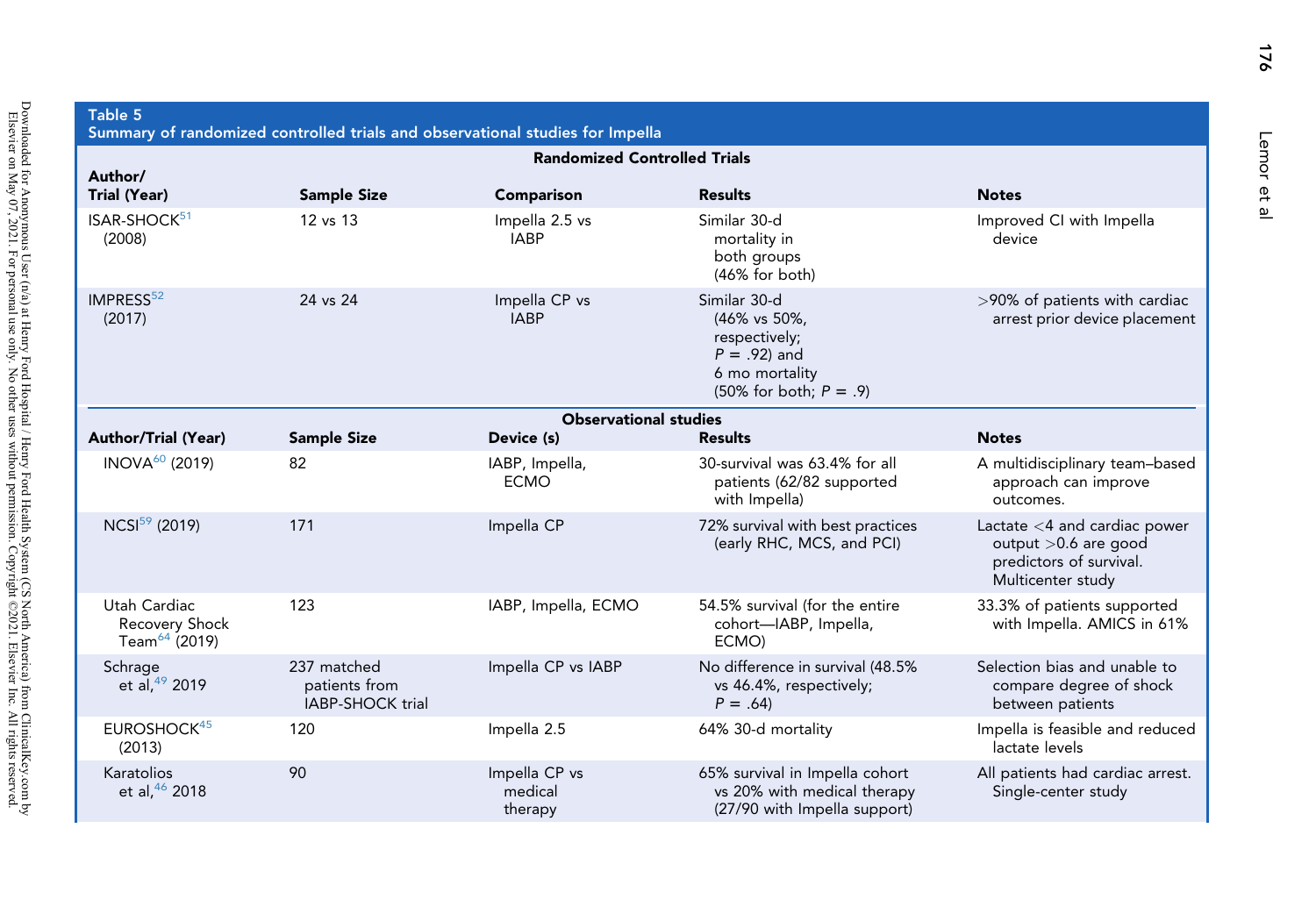| Lemor<br>et al, <sup>48</sup> 2020 | 5730 vs 560<br>(450)<br>propensity<br>matched) | Impella CP vs<br><b>ECMO</b> | Propensity matched: in-hospital<br>mortality rates were 26.7% vs<br>43.3%, respectively.                              | Potential bias due to<br>administrative database.<br>Multicenter, large sample<br>study                                                                                                |
|------------------------------------|------------------------------------------------|------------------------------|-----------------------------------------------------------------------------------------------------------------------|----------------------------------------------------------------------------------------------------------------------------------------------------------------------------------------|
| Loehn<br>et al, $49$ 2020          | 73                                             | Impella CP                   | 50% survival for Impella Pre-PCI<br>vs 23.1% for Impella post-PCI                                                     | More patients in the Impella<br>post-PCI group had cardiac<br>arrest, although younger<br>patients in the Impella pre-<br>PCI group with higher<br>percentage of left main<br>disease. |
| Helgestad<br>et al, $50$ 2020      | 903 (279)<br>with MCS)                         | Impella CP vs IABP           | Lower 30-d mortality compared<br>with matched control group<br>(40% vs 77.5%, respectively;<br>P log rank $<$ 0.001). | Matched cohort included 40<br>patients in each group.                                                                                                                                  |

Abbreviation: RHC, right heart cath.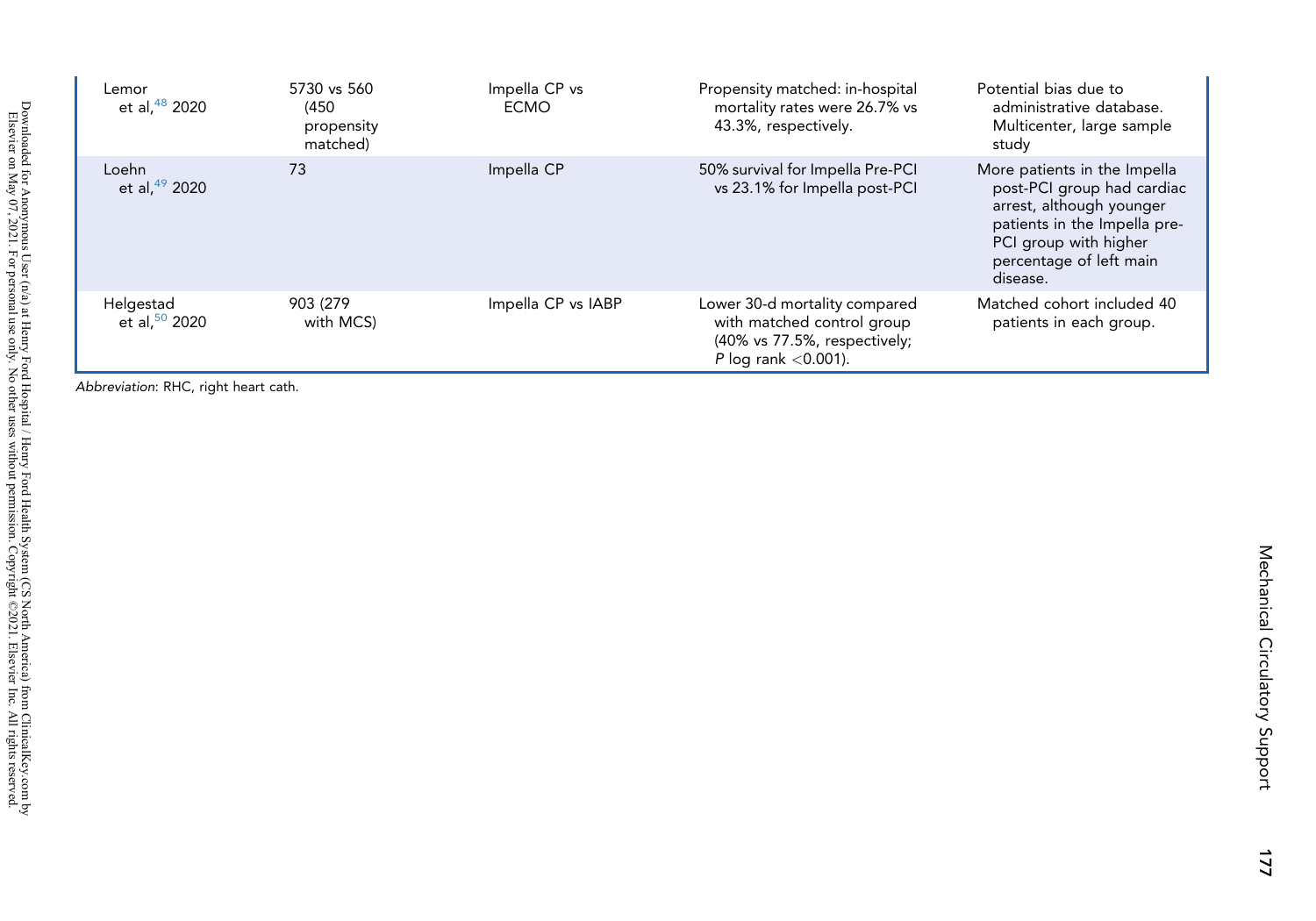Two underpowered RCTs have been conducted evaluating Impella in AMICS. Both compared Impella versus IABP in a small sample of patients. The ISAR-SHOCK trial randomized 25 patients to either Impella 2.5 or IABP and demonstrated safety and feasibility to use Impella 2.5 in AMICS. Patients treated with Impella had similar 30-day mortality when compared with IABP (46%); however, Impella did provide better hemodynamic support.<sup>[51](#page-15-22)</sup> The IMPella versus IABP Reduces mortality in STEMI patients treated with primary PCI in Severe cardiogenic SHOCK (IMPRESS) trial was a randomized, prospective, open-label, multicenter trial that enrolled 48 patients with AMICS and randomized patients to an Impella CP or IABP.<sup>[52](#page-15-23)</sup> The investigators aimed to enroll more than 100 patients but the trial was prematurely stopped due to poor enrollment. Overall, the results showed similar mortality rates for both cohorts (46% for Impella and 50% for IABP;  $P = .9$ ).

#### RIGHT VENTRICULAR FAILURE

Acute right coronary artery occlusion proximal to the right ventricular (RV) branches, or less commonly left circumflex artery occlusion, often results in RV ischemia. RV ischemia can lead to depressed RV systolic function decreasing transpulmonary flow and left ventricular filling. This can result in diminished preload and cardiac output. The severity of the hemodynamic compromise in patients with RV failure is related to the extent of RV ischemia, left ventricular function, and ventricular interdependence.<sup>[53](#page-15-24)</sup> Patients with RV dysfunction are prone to bradyarrhythmias, which can further decrease cardiac output. Hemodynamic compromise from RV failure, therefore, should be treated first with volume resuscitation, restoration of physiologic rhythm or pacing, and inotropic agents. Patients with persistent RV failure can be considered for RV MCS devices.

In patients with left ventricular dysfunction, increased left ventricular pressures and pulmonary venous pressures lead to increased RV afterload, which further decreases RV output. Lala and colleagues $54$  analyzed patients from the SHOCK trial, which recruited primarily patients with left ventricular failure and found that the prevalence of RV failure (ie, biventricular failure) was 38%. They defined RV failure using hemodynamic parameters: central venous pressure greater than 10 mm Hg, central venous pressure/pulmonary capillary wedge pressure greater than 0.63, pulmonary artery pulsatility index less than 2, and RV stroke work index less

than 450 g\*m/m<sup>2</sup>. Using similar definitions, Basir and colleagues demonstrated similar findings in the National Cardiogenic Shock Initiative (NCSI) and identified these patients as having increased mortality compared with those with isolated left ventricular failure.

VA-ECMO is a powerful RV assist device (RVAD), and, in the setting of concomitant left sided failure, may be the preferred modality of MCS, because it provides biventricular support. Unfortunately, data on its use specifically for RV failure in the setting of AMICS are limited.

The Impella RP is a percutaneous microaxial pump designed to support the RV. There are few data demonstrating the impact of Impella RP on outcomes in patients with RV dysfunction ([Table 6](#page-11-0)). Cheung and colleagues $55$  studied 18 patients, 39% of whom had AMI and found that Impella RP led to improvements in hemodynamic measures and reported a 30-day survival rate of 72% and a 1-year survival rate of 50%. The RECOVER RIGHT study included 30 patients with RV failure refractory to medical therapy. The investigators found that patients had improvement in hemodynamics with the use of an Impella RP. Overall, 73.3% of patients survived to 30 days.<sup>56</sup>

TandemHeart–RVADs (TH-RVADs) use an extracorporeal centrifugal flow pump and 2 venous cannulas to deliver blood from the right atrium (RA) to the main PA via bilateral femoral venous cannulation. A 21F inflow cannula is placed in the RA and a second 21F outflow cannula is inserted into the main PA. Usually, the outflow cannula is placed in the main PA via the right femoral vein, and the inflow cannula is placed in the RA via the left femoral vein. If the distance from femoral vein to fifth intercostal space exceeds 58 cm or femoral access cannot be used, the internal jugular venous access can be utilized. There also is a ProtekDuo (LivaNova, London, UK) dual-lumen cannula, which can be placed in the right internal jugular vein. It contains 2 lumens within one 29F or 31F cannula, taking blood from RA to the extracorporeal pump then delivering it to the PA. There are few data on the use of TH-RVAD on outcomes (see [Table 5](#page-8-0)). Kapur and colleagues<sup>[57](#page-15-28)</sup> retrospectively studied outcomes in 46 patients with RV failure who received a TH-RVAD, of whom 21 patients were cannulated percutaneously. TH-RVAD implantation was associated with a significant decrease in RA pressure and a significant increase in CI. In-hospital mortality was 33% in patients with AMI. In another study by Kapur and colleagues,  $58$  9 patients, 6 of whom had AMI, had improved hemodynamics when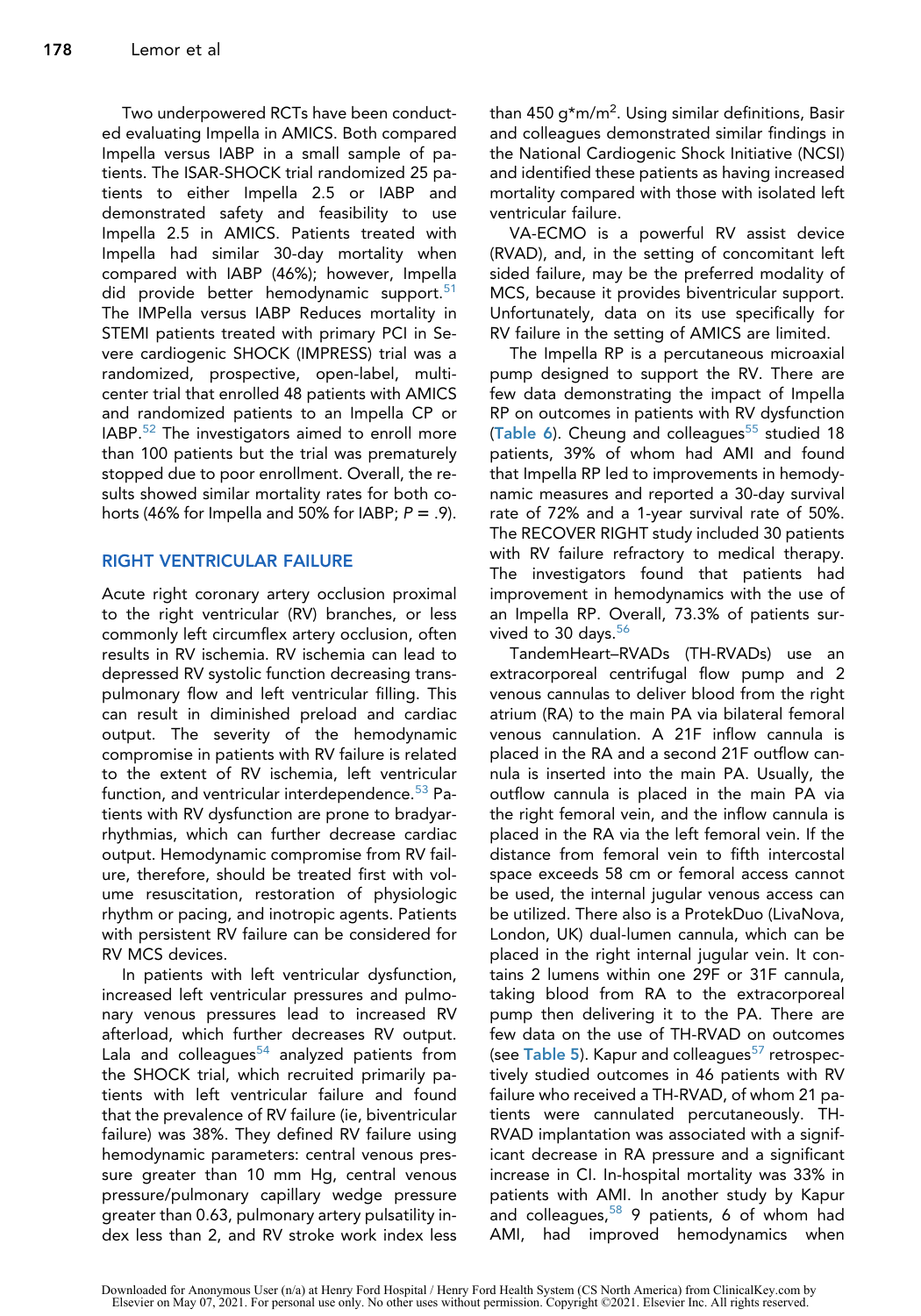<span id="page-11-0"></span>

| Table 6<br>Major studies assessing acute mechanical circulatory support in right ventricular dysfunction |               |                              |                                                                                    |                                                                                                                                      |  |
|----------------------------------------------------------------------------------------------------------|---------------|------------------------------|------------------------------------------------------------------------------------|--------------------------------------------------------------------------------------------------------------------------------------|--|
| <b>Study, Year</b><br><b>Published</b>                                                                   | <b>Device</b> | Number of<br><b>Patients</b> | Population                                                                         | Outcomes                                                                                                                             |  |
| Cheung et al, 55<br>2014                                                                                 | Impella RP    | 18                           | 39% AMI, other<br>etiologies<br>include post-<br>transplant,<br>myocarditis        | 30-d survival 72%<br>1-y survival 50%<br>Hemodynamic<br>effects:<br>increased CI,<br>decreased RA<br>pressure                        |  |
| Anderson et al, 56<br>2015                                                                               | Impella RP    | 30                           | 40% AMI, others<br>include post-<br><b>LVAD</b>                                    | 30-d survival<br>73.3%<br>Hemodynamic<br>effects:<br>increased CI,<br>decreased RA<br>pressure                                       |  |
| Kapur et al, 57 2013                                                                                     | TH-RVAD       | 46                           | 25% AMI, others<br>include post-<br>cardiac surgery,<br>transplant,<br>myocarditis | In-hospital<br>mortality 57%<br>Hemodynamic<br>effects:<br>increased CI,<br>MAP and PA,<br>decreased RA<br>pressure                  |  |
| Kapur et al, 58 2011                                                                                     | TH-RVAD       | 9                            | 66.7% AMI, others<br>include post-<br>cardiac surgery                              | In-hospital<br>mortality 44%<br>Hemodynamic<br>effects:<br>increased RV<br>stroke volume,<br>MAP and PA,<br>decreased RA<br>pressure |  |
| Truby et al, 65 2015                                                                                     | VA-ECMO       | 179                          | 26% AMI, others<br>include post-<br>cardiac surgery                                | In-hospital<br>mortality 38.6%<br>Hemodynamic<br>effects:<br>decreased RA<br>and mean PA<br>pressure                                 |  |

Abbreviations: MAP, mean arterial pressure; PA, pulmonary artery.

treated with TH-RVAD, with an in-hospital mortality rate of 44%.

#### SHOCK PROTOCOLS AND TEAMS

Shock protocols allow for a uniform treatment strategy in an effort to provide patients, nurses, and clinicians a systematic pathway of care,  $59$ although shock teams provide a diverse set of options that can be catered to the individual patient, taking into account operator and institu-tional expertise.<sup>[60](#page-15-31)</sup> This concept is best exemplified in the work of the NCSI. Investigators involved in the study began by reviewing outcomes data in AMICS and forming best practices, which were put together into a shock protocol. The study was limited to evaluating outcomes in patients with AMICS and not other shock phenotypes. The study also used inclusion and exclusion criteria similar to previous RCTs in an effort to compare with prior work.

The shock protocol was piloted in metro Detroit and named the Detroit Cardiogenic Shock Initiative. $61$  A 41-patient pilot study found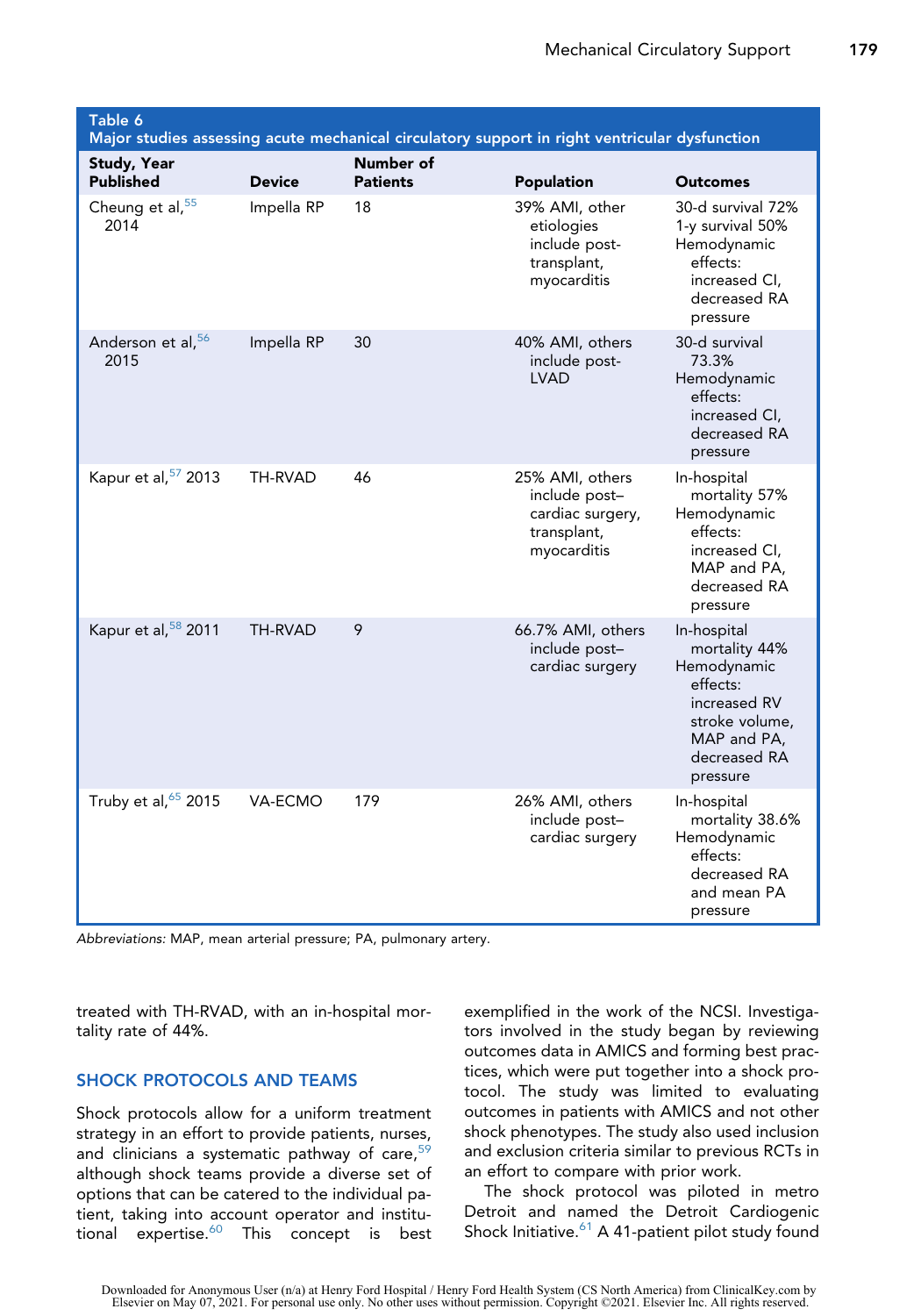<span id="page-12-0"></span>

Fig. 1. The 50-year mortality trend in AMI complicated by CS. Over 50 years, mortality in AMI with CS has increased steadily from approximately 80% to close to 30%. (Adapted from Goldberg RJ, Spencer FA, Gore JM, Lessard D, Yarzebski J. Thirty-year trends (1975 to 2005) in the magnitude of, management of, and hospital death rates associated with cardiogenic shock in patients with acute myocardial infarction: a population-based perspective. Circulation. 2009;119(9):1211-1219; with permission.)

the protocol could be used across selected centers and was associated with high survival compared with historical studies and local outcomes. The study then was expanded and renamed the NCSI. The goal was to see if the shock protocol could be reproduced in centers across the United States. In total, greater than 60 sites were recruited with a goal of enrolling 400 patients. The NCSI is the first contemporary study to evaluate outcomes of a shock protocol. The best practices included in the protocol are<sup>1</sup> to identify AMICS early and treat patients in the catheterization laboratory (early is defined as <90 minutes to 120 minutes of diagnosis and prior to escalating use of inotropes)<sup>[2](#page-13-1)</sup>; placement of Impella prior to PCI, because PCI can result in reperfusion injury, distal embolization, and transient cessation of coronary perfusion with balloon inflations and stents, which are better tolerated with MCS; and  $3$  use of pulmonary artery catheters to assess patients underlying hemodynamic state and to guide further therapy, including escalation of MCS, identification of RV failure, and weaning. The study has

2025

<span id="page-12-1"></span>

Fig. 2. Key components of a CS team. Using a shock team and protocol has been associated with improved outcomes in numerous observational studies. Early triage, prompt identification, and rapid delivery of MCS based on a patient's physiologic state are steps important in CS management. A multidisciplinary team–based approach, which includes interventional cardiology, advanced heart failure, cardiac surgery, and critical care, has proved efficient in improving outcomes without delaying care and it is highly recommended in clinical

practice. Early identification of shock starts in the emergency department and the decision to send a patient to the catheterization laboratory should not be delayed, which highlights the importance of good communication between the emergency department and the cardiology team. Escalation for additional left ventricle or RV support as well as transfer to a tertiary care center (if needed) should be discussed early by the multidisciplinary team.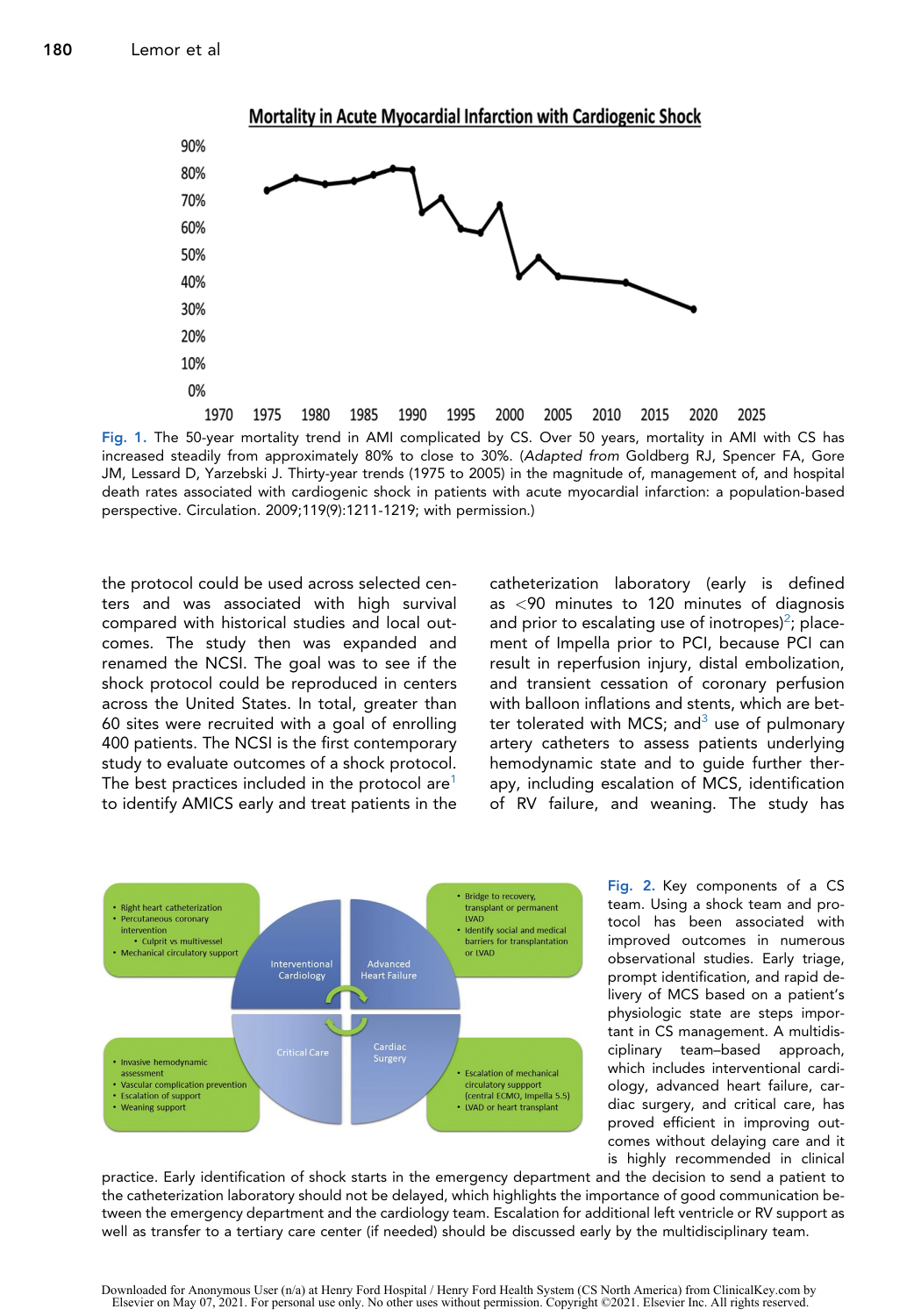enrolled more than 300 patients with AMICS and has demonstrated survival to hospital discharge greater than 70%.<sup>62[,63](#page-16-4)</sup>

#### **SUMMARY**

AMI complicated by CS is a deadly condition associated with significant morbidity and mortal-ity ([Fig. 1](#page-12-0)). Despite 20 years of medical advancements, early revascularization remains the sole therapy proved to improve outcomes. MCS devices provide a physiologically plausible mechanism of improving outcomes by offering hemodynamic stability for revascularization and improving end-organ perfusion. Results from well-powered RCTs, however, are not yet available. RCTs have been difficult to conduct in this patient population; until such trials are performed, implementing shock teams and protocols has been associated with improved outcomes in observational studies and may be considered ([Fig. 2](#page-12-1)). Technological advancements will lead to continued development of more mobile, smaller-caliber, and more powerful MCS devices. Understanding the mechanism of action and physiologic effects of these devices, therefore, is critically important.

#### **DISCLOSURE**

M.B. Basir is a consultant for Abbott Vascular, Abiomed, Cardiovascular Systems, Chiesi, Procyrion and Zoll. A. Lemor and L. Ya'qoub report no conflicts of interest.

#### <span id="page-13-0"></span>**REFERENCES**

- 1. [Reynolds HR, Hochman JS. Cardiogenic shock: cur](http://refhub.elsevier.com/S2211-7458(20)30093-6/sref1)[rent concepts and improving outcomes. Circulation](http://refhub.elsevier.com/S2211-7458(20)30093-6/sref1) [2008;117\(5\):686–97](http://refhub.elsevier.com/S2211-7458(20)30093-6/sref1).
- <span id="page-13-1"></span>2. [Boyd JC, Cox JL, Hassan A, et al. Where you live in](http://refhub.elsevier.com/S2211-7458(20)30093-6/sref2) [nova scotia can significantly impact your access to](http://refhub.elsevier.com/S2211-7458(20)30093-6/sref2) [lifesaving cardiac care: access to invasive care influ](http://refhub.elsevier.com/S2211-7458(20)30093-6/sref2)[ences survival. Can J Cardiol 2018;34\(2\):202–8](http://refhub.elsevier.com/S2211-7458(20)30093-6/sref2).
- <span id="page-13-2"></span>3. [Hochman JS, Sleeper LA, Webb JG, et al. Early](http://refhub.elsevier.com/S2211-7458(20)30093-6/sref3) [revascularization in acute myocardial infarction](http://refhub.elsevier.com/S2211-7458(20)30093-6/sref3) [complicated by cardiogenic shock. SHOCK Investi](http://refhub.elsevier.com/S2211-7458(20)30093-6/sref3)[gators. Should We Emergently Revascularize](http://refhub.elsevier.com/S2211-7458(20)30093-6/sref3) [Occluded Coronaries for Cardiogenic Shock.](http://refhub.elsevier.com/S2211-7458(20)30093-6/sref3) [N Engl J Med 1999;341\(9\):625–34](http://refhub.elsevier.com/S2211-7458(20)30093-6/sref3).
- <span id="page-13-3"></span>4. [Thiele H, Akin I, Sandri M, et al. PCI strategies in](http://refhub.elsevier.com/S2211-7458(20)30093-6/sref4) [patients with acute myocardial infarction and](http://refhub.elsevier.com/S2211-7458(20)30093-6/sref4) [cardiogenic shock. N Engl J Med 2017;377\(25\):](http://refhub.elsevier.com/S2211-7458(20)30093-6/sref4) [2419–32](http://refhub.elsevier.com/S2211-7458(20)30093-6/sref4).
- <span id="page-13-4"></span>5. Garcia S, Schmidt CW, Garberich R, et al. Temporal changes in patient characteristics and outcomes in ST-segment elevation myocardial infarction 2003-

2018. Catheter Cardiovasc Interv 2020. [https://doi.](https://doi.org/10.1002/ccd.28901) [org/10.1002/ccd.28901](https://doi.org/10.1002/ccd.28901).

- <span id="page-13-5"></span>6. [Rab T, O'Neill W. Mechanical circulatory support](http://refhub.elsevier.com/S2211-7458(20)30093-6/sref6) [for patients with cardiogenic shock. Trends Cardio](http://refhub.elsevier.com/S2211-7458(20)30093-6/sref6)[vasc Med 2019;29\(7\):410–7.](http://refhub.elsevier.com/S2211-7458(20)30093-6/sref6)
- 7. [Parissis H, Graham V, Lampridis S, et al. IABP:](http://refhub.elsevier.com/S2211-7458(20)30093-6/sref7) [history-evolution-pathophysiology-indications:](http://refhub.elsevier.com/S2211-7458(20)30093-6/sref7) [what we need to know. J Cardiothorac Surg 2016;](http://refhub.elsevier.com/S2211-7458(20)30093-6/sref7) [11\(1\):122.](http://refhub.elsevier.com/S2211-7458(20)30093-6/sref7)
- 8. [Dahlslett T, Karlsen S, Grenne B, et al. Intra-aortic](http://refhub.elsevier.com/S2211-7458(20)30093-6/sref8) [balloon pump optimizes myocardial function dur](http://refhub.elsevier.com/S2211-7458(20)30093-6/sref8)[ing cardiogenic shock. JACC Cardiovasc Imaging](http://refhub.elsevier.com/S2211-7458(20)30093-6/sref8) [2018;11\(3\):512–4](http://refhub.elsevier.com/S2211-7458(20)30093-6/sref8).
- <span id="page-13-6"></span>9. [Moulopoulos S, Stamatelopoulos S, Petrou P. Intra](http://refhub.elsevier.com/S2211-7458(20)30093-6/sref9)[aortic balloon assistance in intractable cardiogenic](http://refhub.elsevier.com/S2211-7458(20)30093-6/sref9) [shock. Eur Heart J 1986;7\(5\):396–403](http://refhub.elsevier.com/S2211-7458(20)30093-6/sref9).
- <span id="page-13-7"></span>10. [Bengtson JR, Kaplan AJ, Pieper KS, et al. Prognosis](http://refhub.elsevier.com/S2211-7458(20)30093-6/sref10) [in cardiogenic shock after acute myocardial infarc](http://refhub.elsevier.com/S2211-7458(20)30093-6/sref10)[tion in the interventional era. J Am Coll Cardiol](http://refhub.elsevier.com/S2211-7458(20)30093-6/sref10) [1992;20\(7\):1482–9](http://refhub.elsevier.com/S2211-7458(20)30093-6/sref10).
- <span id="page-13-8"></span>11. [Waksman R, Weiss AT, Gotsman MS, et al. Intra](http://refhub.elsevier.com/S2211-7458(20)30093-6/sref11)[aortic balloon counterpulsation improves survival](http://refhub.elsevier.com/S2211-7458(20)30093-6/sref11) [in cardiogenic shock complicating acute myocar](http://refhub.elsevier.com/S2211-7458(20)30093-6/sref11)[dial infarction. Eur Heart J 1993;14\(1\):71–4](http://refhub.elsevier.com/S2211-7458(20)30093-6/sref11).
- <span id="page-13-9"></span>12. [Stomel RJ, Rasak M, Bates ER. Treatment strategies](http://refhub.elsevier.com/S2211-7458(20)30093-6/sref12) [for acute myocardial infarction complicated by](http://refhub.elsevier.com/S2211-7458(20)30093-6/sref12) [cardiogenic shock in a community hospital. Chest](http://refhub.elsevier.com/S2211-7458(20)30093-6/sref12) [1994;105\(4\):997–1002.](http://refhub.elsevier.com/S2211-7458(20)30093-6/sref12)
- <span id="page-13-10"></span>13. [Anderson RD, Ohman EM, Holmes DR Jr, et al. Use](http://refhub.elsevier.com/S2211-7458(20)30093-6/sref13) [of intraaortic balloon counterpulsation in patients](http://refhub.elsevier.com/S2211-7458(20)30093-6/sref13) [presenting with cardiogenic shock: observations](http://refhub.elsevier.com/S2211-7458(20)30093-6/sref13) [from the GUSTO-I Study—Global Utilization of](http://refhub.elsevier.com/S2211-7458(20)30093-6/sref13) [Streptokinase and TPA for Occluded Coronary Ar](http://refhub.elsevier.com/S2211-7458(20)30093-6/sref13)[teries. J Am Coll Cardiol 1997;30\(3\):708–15.](http://refhub.elsevier.com/S2211-7458(20)30093-6/sref13)
- <span id="page-13-11"></span>14. [Kovack PJ, Rasak MA, Bates ER, et al. Thrombolysis](http://refhub.elsevier.com/S2211-7458(20)30093-6/sref14) [plus aortic counterpulsation: improved survival in](http://refhub.elsevier.com/S2211-7458(20)30093-6/sref14) [patients who present to community hospitals with](http://refhub.elsevier.com/S2211-7458(20)30093-6/sref14) [cardiogenic shock. J Am Coll Cardiol 1997;29\(7\):](http://refhub.elsevier.com/S2211-7458(20)30093-6/sref14) [1454–8](http://refhub.elsevier.com/S2211-7458(20)30093-6/sref14).
- <span id="page-13-12"></span>15. [Brodie BR, Stuckey TD, Hansen C, et al. Intra-aortic](http://refhub.elsevier.com/S2211-7458(20)30093-6/sref15) [balloon counterpulsation before primary percuta](http://refhub.elsevier.com/S2211-7458(20)30093-6/sref15)[neous transluminal coronary angioplasty reduces](http://refhub.elsevier.com/S2211-7458(20)30093-6/sref15) [catheterization laboratory events in high-risk pa](http://refhub.elsevier.com/S2211-7458(20)30093-6/sref15)[tients with acute myocardial infarction. Am J Car](http://refhub.elsevier.com/S2211-7458(20)30093-6/sref15)[diol 1999;84\(1\):18–23](http://refhub.elsevier.com/S2211-7458(20)30093-6/sref15).
- <span id="page-13-13"></span>16. [Kumbasar SD, Semiz E, Sancaktar O, et al.](http://refhub.elsevier.com/S2211-7458(20)30093-6/sref16) [Concomitant use of intraaortic balloon counterpul](http://refhub.elsevier.com/S2211-7458(20)30093-6/sref16)[sation and streptokinase in acute anterior myocar](http://refhub.elsevier.com/S2211-7458(20)30093-6/sref16)[dial infarction. Angiology 1999;50\(6\):465–71](http://refhub.elsevier.com/S2211-7458(20)30093-6/sref16).
- <span id="page-13-14"></span>17. [Sanborn TA, Sleeper LA, Bates ER, et al. Impact of](http://refhub.elsevier.com/S2211-7458(20)30093-6/sref17) [thrombolysis, intra-aortic balloon pump counter](http://refhub.elsevier.com/S2211-7458(20)30093-6/sref17)[pulsation, and their combination in cardiogenic](http://refhub.elsevier.com/S2211-7458(20)30093-6/sref17) [shock complicating acute myocardial infarction: a](http://refhub.elsevier.com/S2211-7458(20)30093-6/sref17) [report from the SHOCK Trial Registry—should we](http://refhub.elsevier.com/S2211-7458(20)30093-6/sref17) [emergently revascularize occluded coronaries for](http://refhub.elsevier.com/S2211-7458(20)30093-6/sref17) [cardiogenic shock? J Am Coll Cardiol 2000;36:](http://refhub.elsevier.com/S2211-7458(20)30093-6/sref17) [1123–9 \(3\)\(suppl A\).](http://refhub.elsevier.com/S2211-7458(20)30093-6/sref17)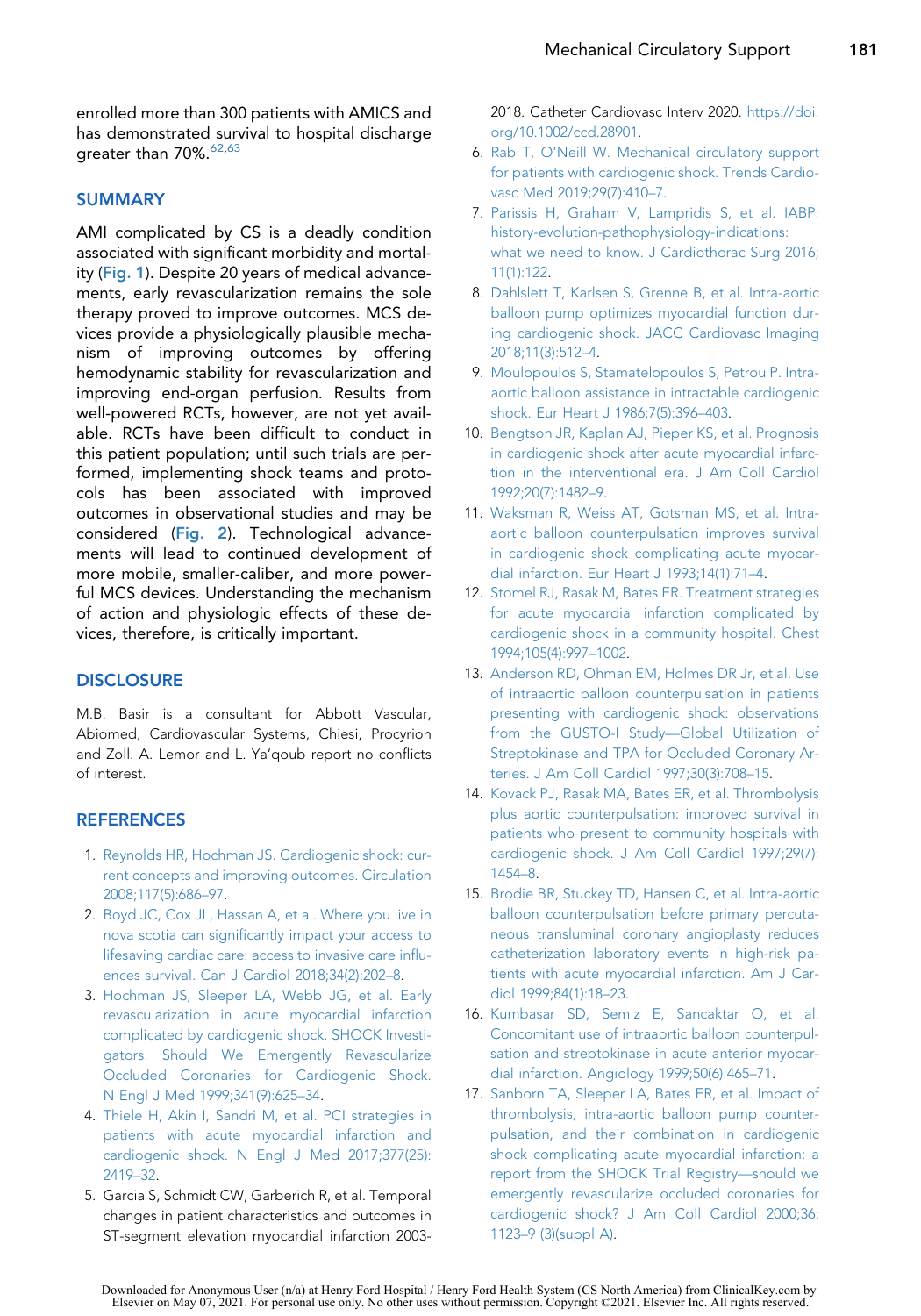- <span id="page-14-12"></span>18. [Barron HV, Every NR, Parsons LS, et al. Investiga](http://refhub.elsevier.com/S2211-7458(20)30093-6/sref18)[tors in the National Registry of Myocardial Infarc](http://refhub.elsevier.com/S2211-7458(20)30093-6/sref18)[tion 2. The use of intra-aortic balloon cou](http://refhub.elsevier.com/S2211-7458(20)30093-6/sref18)[nterpulsation in patients with cardiogenic shock](http://refhub.elsevier.com/S2211-7458(20)30093-6/sref18) [complicating acute myocardial infarction: data](http://refhub.elsevier.com/S2211-7458(20)30093-6/sref18) [from the National Registry of Myocardial Infarction](http://refhub.elsevier.com/S2211-7458(20)30093-6/sref18) [2. Am Heart J 2001;141\(6\):933–9](http://refhub.elsevier.com/S2211-7458(20)30093-6/sref18).
- <span id="page-14-13"></span>19. [Zeymer U, Bauer T, Hamm C, et al. Use and impact](http://refhub.elsevier.com/S2211-7458(20)30093-6/sref19) [of intra-aortic balloon pump on mortality in pa](http://refhub.elsevier.com/S2211-7458(20)30093-6/sref19)[tients with acute myocardial infarction complicated](http://refhub.elsevier.com/S2211-7458(20)30093-6/sref19) [by cardiogenic shock: results of the Euro Heart Sur](http://refhub.elsevier.com/S2211-7458(20)30093-6/sref19)[vey on PCI. EuroIntervention 2011;7\(4\):437–41](http://refhub.elsevier.com/S2211-7458(20)30093-6/sref19).
- <span id="page-14-14"></span>20. Sjauw KD, Engströ[m AE, Vis MM, et al. Efficacy and](http://refhub.elsevier.com/S2211-7458(20)30093-6/sref20) [timing of intra-aortic counterpulsation in patients](http://refhub.elsevier.com/S2211-7458(20)30093-6/sref20) [with ST-elevation myocardial infarction compli](http://refhub.elsevier.com/S2211-7458(20)30093-6/sref20)[cated by cardiogenic shock. Neth Heart J 2012;](http://refhub.elsevier.com/S2211-7458(20)30093-6/sref20) [20\(10\):402–9](http://refhub.elsevier.com/S2211-7458(20)30093-6/sref20).
- <span id="page-14-15"></span>21. [Zeymer U, Hochadel M, Hauptmann KE, et al. Intra](http://refhub.elsevier.com/S2211-7458(20)30093-6/sref21)[aortic balloon pump in patients with acute myocar](http://refhub.elsevier.com/S2211-7458(20)30093-6/sref21)[dial infarction complicated by cardiogenic shock:](http://refhub.elsevier.com/S2211-7458(20)30093-6/sref21) [results of the ALKK-PCI registry. Clin Res Cardiol](http://refhub.elsevier.com/S2211-7458(20)30093-6/sref21) [2013;102\(3\):223–7](http://refhub.elsevier.com/S2211-7458(20)30093-6/sref21).
- <span id="page-14-0"></span>22. [Ohman EM, Nanas J, Stomel RJ, et al. Thromboly](http://refhub.elsevier.com/S2211-7458(20)30093-6/sref22)[sis and counterpulsation to improve survival in](http://refhub.elsevier.com/S2211-7458(20)30093-6/sref22) [myocardial infarction complicated by hypotension](http://refhub.elsevier.com/S2211-7458(20)30093-6/sref22) [and suspected cardiogenic shock or heart failure:](http://refhub.elsevier.com/S2211-7458(20)30093-6/sref22) [results of the TACTICS Trial. J Thromb Thromboly](http://refhub.elsevier.com/S2211-7458(20)30093-6/sref22)[sis 2005;19\(1\):33–9](http://refhub.elsevier.com/S2211-7458(20)30093-6/sref22).
- 23. [Mandawat A, Rao SV. Percutaneous mechanical cir](http://refhub.elsevier.com/S2211-7458(20)30093-6/sref23)[culatory support devices in cardiogenic shock. Circ](http://refhub.elsevier.com/S2211-7458(20)30093-6/sref23) [Cardiovasc Interv 2017;10\(5\):e004337.](http://refhub.elsevier.com/S2211-7458(20)30093-6/sref23)
- <span id="page-14-1"></span>24. [Prondzinsky R, Lemm H, Swyter M, et al. Intra-aortic](http://refhub.elsevier.com/S2211-7458(20)30093-6/sref24) [balloon counterpulsation in patients with acute](http://refhub.elsevier.com/S2211-7458(20)30093-6/sref24) [myocardial infarction complicated by cardiogenic](http://refhub.elsevier.com/S2211-7458(20)30093-6/sref24) [shock: the prospective, randomized IABP SHOCK](http://refhub.elsevier.com/S2211-7458(20)30093-6/sref24) [Trial for attenuation of multiorgan dysfunction syn](http://refhub.elsevier.com/S2211-7458(20)30093-6/sref24)[drome. Crit Care Med 2010;38:152–60.](http://refhub.elsevier.com/S2211-7458(20)30093-6/sref24)
- <span id="page-14-2"></span>25. [Thiele H, Zeymer U, Neumann FJ, et al. Intraaortic](http://refhub.elsevier.com/S2211-7458(20)30093-6/sref25) [balloon support for myocardial infarction with](http://refhub.elsevier.com/S2211-7458(20)30093-6/sref25) [cardiogenic shock. N Engl J Med 2012;367\(14\):](http://refhub.elsevier.com/S2211-7458(20)30093-6/sref25) [1287–96.](http://refhub.elsevier.com/S2211-7458(20)30093-6/sref25)
- <span id="page-14-3"></span>26. Thiele H, Zeymer U, Thelemann N, et al. Intraaortic Balloon Pump in Cardiogenic Shock Complicating Acute Myocardial Infarction: Long-Term 6-Year Outcome of the Randomized IABP-SHOCK II Trial. Circulation 2018. [https://doi.org/10.1161/](https://doi.org/10.1161/CIRCULATIONAHA.118.038201) [CIRCULATIONAHA.118.038201.](https://doi.org/10.1161/CIRCULATIONAHA.118.038201)
- <span id="page-14-4"></span>27. [Ahmad Y, Sen S, Shun-Shin MJ, et al. Intra-aortic](http://refhub.elsevier.com/S2211-7458(20)30093-6/sref27) [balloon pump therapy for acute myocardial infarc](http://refhub.elsevier.com/S2211-7458(20)30093-6/sref27)[tion: a meta-analysis. JAMA Intern Med 2015;175:](http://refhub.elsevier.com/S2211-7458(20)30093-6/sref27) [931–9.](http://refhub.elsevier.com/S2211-7458(20)30093-6/sref27)
- <span id="page-14-5"></span>28. [Unverzagt S, Buerke M, de Waha A, et al. Intra](http://refhub.elsevier.com/S2211-7458(20)30093-6/sref28)[aortic balloon pump counterpulsation \(IABP\) for](http://refhub.elsevier.com/S2211-7458(20)30093-6/sref28) [myocardial infarction complicated by cardiogenic](http://refhub.elsevier.com/S2211-7458(20)30093-6/sref28) [shock. Cochrane Database Syst Rev](http://refhub.elsevier.com/S2211-7458(20)30093-6/sref28) [2015;\(3\):CD007398](http://refhub.elsevier.com/S2211-7458(20)30093-6/sref28).
- 29. [Rios SA, Bravo CA, Weinreich M, et al. Meta-Anal](http://refhub.elsevier.com/S2211-7458(20)30093-6/sref29)[ysis and Trial Sequential Analysis Comparing](http://refhub.elsevier.com/S2211-7458(20)30093-6/sref29) [Percutaneous Ventricular Assist Devices Versus](http://refhub.elsevier.com/S2211-7458(20)30093-6/sref29) [Intra-Aortic Balloon Pump During High-Risk Percu](http://refhub.elsevier.com/S2211-7458(20)30093-6/sref29)[taneous Coronary Intervention or Cardiogenic](http://refhub.elsevier.com/S2211-7458(20)30093-6/sref29) [Shock. Am J Cardiol 2018;122\(8\):1330–8.](http://refhub.elsevier.com/S2211-7458(20)30093-6/sref29)
- <span id="page-14-6"></span>30. [Ibanez B, James S, Agewall S, et al. 2017 ESC](http://refhub.elsevier.com/S2211-7458(20)30093-6/sref30) [guidelines for the management of acute myocar](http://refhub.elsevier.com/S2211-7458(20)30093-6/sref30)[dial infarction in patients presenting with ST](http://refhub.elsevier.com/S2211-7458(20)30093-6/sref30)[segment elevation: the task force for the manage](http://refhub.elsevier.com/S2211-7458(20)30093-6/sref30)[ment of acute myocardial infarction in patients pre](http://refhub.elsevier.com/S2211-7458(20)30093-6/sref30)[senting with ST-segment elevation of the European](http://refhub.elsevier.com/S2211-7458(20)30093-6/sref30) [Society of Cardiology \(ESC\). Eur Heart J 2018;39:](http://refhub.elsevier.com/S2211-7458(20)30093-6/sref30) [119–77.](http://refhub.elsevier.com/S2211-7458(20)30093-6/sref30)
- <span id="page-14-7"></span>31. [O'Gara PT, Kushner FG, Ascheim DD, et al. Amer](http://refhub.elsevier.com/S2211-7458(20)30093-6/sref31)[ican College of Cardiology Foundation/American](http://refhub.elsevier.com/S2211-7458(20)30093-6/sref31) [Heart Association Task Force on Practice Guide](http://refhub.elsevier.com/S2211-7458(20)30093-6/sref31)[lines. 2013 ACCF/AHA guideline for the manage](http://refhub.elsevier.com/S2211-7458(20)30093-6/sref31)[ment of ST-elevation myocardial infarction: a](http://refhub.elsevier.com/S2211-7458(20)30093-6/sref31) [report of the American College of Cardiology](http://refhub.elsevier.com/S2211-7458(20)30093-6/sref31) [Foundation/American Heart Association Task](http://refhub.elsevier.com/S2211-7458(20)30093-6/sref31) [Force on Practice Guidelines. Circulation 2013;](http://refhub.elsevier.com/S2211-7458(20)30093-6/sref31) [127:e362–425](http://refhub.elsevier.com/S2211-7458(20)30093-6/sref31).
- <span id="page-14-8"></span>32. [Malick W, Fried JA, Masoumi A, et al. comparison](http://refhub.elsevier.com/S2211-7458(20)30093-6/sref32) [of the hemodynamic response to intra-aortic](http://refhub.elsevier.com/S2211-7458(20)30093-6/sref32) [balloon counterpulsation in patients with cardio](http://refhub.elsevier.com/S2211-7458(20)30093-6/sref32)[genic shock resulting from acute myocardial infarc](http://refhub.elsevier.com/S2211-7458(20)30093-6/sref32)[tion versus acute decompensated heart failure. Am](http://refhub.elsevier.com/S2211-7458(20)30093-6/sref32) [J Cardiol 2019;124\(12\):1947–53.](http://refhub.elsevier.com/S2211-7458(20)30093-6/sref32)
- <span id="page-14-9"></span>33. Vallabhajosyula S, Prasad A, Sandhu GS, et al. Mechanical circulatory support-assisted early percutaneous coronary intervention in acute myocardial infarction with cardiogenic shock: 10-year national temporal trends, predictors and outcomes. EuroIntervention 2019. [https://doi.org/10.4244/EIJ-D-19-](https://doi.org/10.4244/EIJ-D-19-00226) [00226](https://doi.org/10.4244/EIJ-D-19-00226).
- <span id="page-14-10"></span>34. [Keebler ME, Haddad EV, Choi CW, et al. Venoarte](http://refhub.elsevier.com/S2211-7458(20)30093-6/sref34)[rial extracorporeal membrane oxygenation in](http://refhub.elsevier.com/S2211-7458(20)30093-6/sref34) [cardiogenic shock. JACC Heart Fail 2018;6\(6\):](http://refhub.elsevier.com/S2211-7458(20)30093-6/sref34) [503–16.](http://refhub.elsevier.com/S2211-7458(20)30093-6/sref34)
- <span id="page-14-11"></span>35. [Sheu JJ, Tsai TH, Lee FY, et al. Early extracorporeal](http://refhub.elsevier.com/S2211-7458(20)30093-6/sref35) [membrane oxygenator-assisted primary percuta](http://refhub.elsevier.com/S2211-7458(20)30093-6/sref35)[neous coronary intervention improved 30-day clin](http://refhub.elsevier.com/S2211-7458(20)30093-6/sref35)[ical outcomes in patients with ST-segment](http://refhub.elsevier.com/S2211-7458(20)30093-6/sref35) [elevation myocardial infarction complicated with](http://refhub.elsevier.com/S2211-7458(20)30093-6/sref35) [profound cardiogenic shock. Crit Care Med 2010;](http://refhub.elsevier.com/S2211-7458(20)30093-6/sref35) [38\(9\):1810–7.](http://refhub.elsevier.com/S2211-7458(20)30093-6/sref35)
- <span id="page-14-16"></span>36. [Esper SA, Bermudez C, Dueweke EJ, et al. Extracor](http://refhub.elsevier.com/S2211-7458(20)30093-6/sref36)[poreal membrane oxygenation support in acute cor](http://refhub.elsevier.com/S2211-7458(20)30093-6/sref36)[onary syndromes complicated by cardiogenic shock.](http://refhub.elsevier.com/S2211-7458(20)30093-6/sref36) [Catheter Cardiovasc Interv 2015;86\(Suppl 1\):S45–50](http://refhub.elsevier.com/S2211-7458(20)30093-6/sref36).
- <span id="page-14-17"></span>37. [Negi SI, Sokolovic M, Koifman E, et al. Contempo](http://refhub.elsevier.com/S2211-7458(20)30093-6/sref37)[rary use of veno-arterial extracorporeal membrane](http://refhub.elsevier.com/S2211-7458(20)30093-6/sref37) [oxygenation for refractory cardiogenic shock in](http://refhub.elsevier.com/S2211-7458(20)30093-6/sref37) [acute coronary syndrome. J Invasive Cardiol 2016;](http://refhub.elsevier.com/S2211-7458(20)30093-6/sref37) [28\(2\):52–7](http://refhub.elsevier.com/S2211-7458(20)30093-6/sref37).

Downloaded for Anonymous User (n/a) at Henry Ford Hospital / Henry Ford Health System (CS North America) from ClinicalKey.com by Elsevier on May 07, 2021. For personal use only. No other uses without permission. Copyright ©2021. Elsevier Inc. All rights reserved.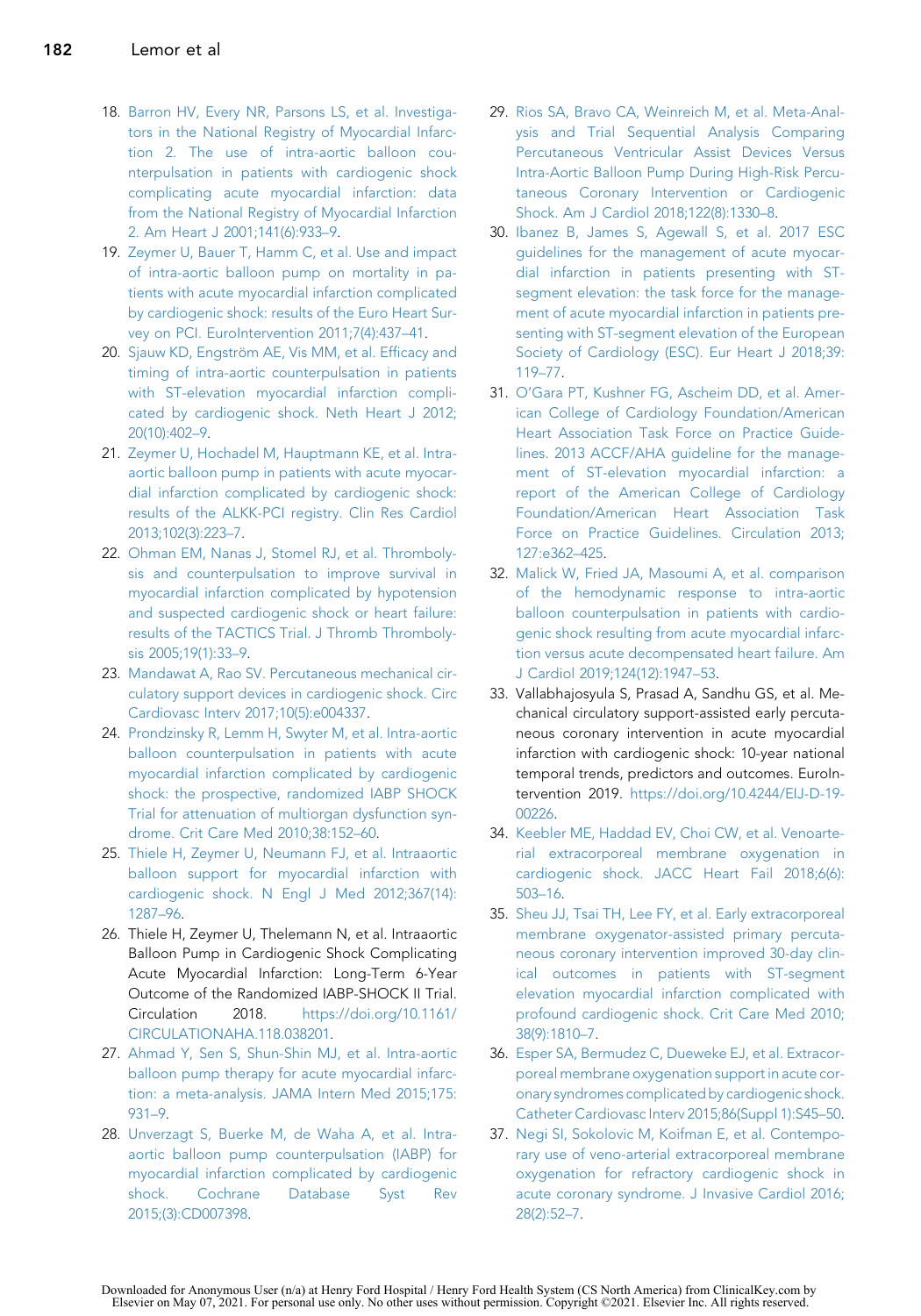- <span id="page-15-20"></span><span id="page-15-0"></span>38. [Vallabhajosyula S, Prasad A, Bell MR, et al. Extra](http://refhub.elsevier.com/S2211-7458(20)30093-6/sref38)[corporeal membrane oxygenation use in acute](http://refhub.elsevier.com/S2211-7458(20)30093-6/sref38) [myocardial infarction in the United States, 2000 to](http://refhub.elsevier.com/S2211-7458(20)30093-6/sref38) [2014. Circ Heart Fail 2019;12\(12\):e005929.](http://refhub.elsevier.com/S2211-7458(20)30093-6/sref38)
- <span id="page-15-1"></span>39. Gershlick A. EURO SHOCK testing the value of novel strategy and its cost efficacy in order to improve the poor outcomes in cardiogenic shock. ClinicalTrials.gov identifier: NCT03813134.
- <span id="page-15-2"></span>40. Thiele H. Prospective randomized multicenter study comparing extracorporeal life support plus optimal medical care versus optimal medical care alone in patients with acute myocardial infarction complicated by cardiogenic shock undergoing revascularization. ClinicalTrials.gov identifier: NCT03637205.
- <span id="page-15-3"></span>41. [Kar B, Gregoric ID, Basra SS, et al. The percuta](http://refhub.elsevier.com/S2211-7458(20)30093-6/sref41)[neous ventricular assist device in severe refractory](http://refhub.elsevier.com/S2211-7458(20)30093-6/sref41) [cardiogenic shock. J Am Coll Cardiol 2011;57:](http://refhub.elsevier.com/S2211-7458(20)30093-6/sref41) [688–96.](http://refhub.elsevier.com/S2211-7458(20)30093-6/sref41)
- <span id="page-15-16"></span><span id="page-15-15"></span><span id="page-15-4"></span>42. [Smith L, Peters A, Mazimba S, et al. Outcomes of](http://refhub.elsevier.com/S2211-7458(20)30093-6/sref42) [patients with cardiogenic shock treated with](http://refhub.elsevier.com/S2211-7458(20)30093-6/sref42) [TandemHeart](http://refhub.elsevier.com/S2211-7458(20)30093-6/sref42)® [percutaneous ventricular assist de](http://refhub.elsevier.com/S2211-7458(20)30093-6/sref42)[vice: Importance of support indication and defini](http://refhub.elsevier.com/S2211-7458(20)30093-6/sref42)[tive therapies as determinants of prognosis.](http://refhub.elsevier.com/S2211-7458(20)30093-6/sref42) [Catheter Cardiovasc Interv 2018;92\(6\):1173–81.](http://refhub.elsevier.com/S2211-7458(20)30093-6/sref42)
- <span id="page-15-5"></span>43. [Thiele H, Sick P, Boudriot E, et al. Randomized](http://refhub.elsevier.com/S2211-7458(20)30093-6/sref43) [comparison of intra-aortic balloon support with a](http://refhub.elsevier.com/S2211-7458(20)30093-6/sref43) [percutaneous left ventricular assist device in pa](http://refhub.elsevier.com/S2211-7458(20)30093-6/sref43)[tients with revascularized acute myocardial infarc](http://refhub.elsevier.com/S2211-7458(20)30093-6/sref43)[tion complicated by cardiogenic shock. Eur Heart](http://refhub.elsevier.com/S2211-7458(20)30093-6/sref43) [J 2005;26\(13\):1276–83.](http://refhub.elsevier.com/S2211-7458(20)30093-6/sref43)
- <span id="page-15-6"></span>44. [Burkhoff D, Cohen H, Brunckhorst C, et al, Tandem-](http://refhub.elsevier.com/S2211-7458(20)30093-6/sref44)[Heart Investigators Group. A randomized multi](http://refhub.elsevier.com/S2211-7458(20)30093-6/sref44)[center clinical study to evaluate the safety and](http://refhub.elsevier.com/S2211-7458(20)30093-6/sref44) [efficacy of the TandemHeart percutaneous ventric](http://refhub.elsevier.com/S2211-7458(20)30093-6/sref44)[ular assist device versus conventional therapy with](http://refhub.elsevier.com/S2211-7458(20)30093-6/sref44) [intraaortic balloon pumping for treatment of](http://refhub.elsevier.com/S2211-7458(20)30093-6/sref44) [cardiogenic shock. Am Heart J 2006;152\(3\):469.e1](http://refhub.elsevier.com/S2211-7458(20)30093-6/sref44) [e8.](http://refhub.elsevier.com/S2211-7458(20)30093-6/sref44)
- <span id="page-15-7"></span>45. Lauten A, Engströ[m AE, Jung C, et al. Percuta](http://refhub.elsevier.com/S2211-7458(20)30093-6/sref45)[neous left-ventricular support with the Impella-](http://refhub.elsevier.com/S2211-7458(20)30093-6/sref45)[2.5-assist device in acute cardiogenic shock: results](http://refhub.elsevier.com/S2211-7458(20)30093-6/sref45) [of the Impella-EUROSHOCK-registry. Circ Heart](http://refhub.elsevier.com/S2211-7458(20)30093-6/sref45) [Fail 2013;6\(1\):23–30.](http://refhub.elsevier.com/S2211-7458(20)30093-6/sref45)
- <span id="page-15-8"></span>46. [Karatolios K, Chatzis G, Markus B, et al. Impella](http://refhub.elsevier.com/S2211-7458(20)30093-6/sref46) [support compared to medical treatment for post](http://refhub.elsevier.com/S2211-7458(20)30093-6/sref46)[cardiac arrest shock after out of hospital cardiac ar](http://refhub.elsevier.com/S2211-7458(20)30093-6/sref46)[rest. Resuscitation 2018;126:104–10.](http://refhub.elsevier.com/S2211-7458(20)30093-6/sref46)
- <span id="page-15-9"></span>47. [Schrage B, Ibrahim K, Loehn T, et al. Impella Sup](http://refhub.elsevier.com/S2211-7458(20)30093-6/sref47)[port for Acute Myocardial Infarction Complicated](http://refhub.elsevier.com/S2211-7458(20)30093-6/sref47) [by Cardiogenic Shock. Circulation 2019;139\(10\):](http://refhub.elsevier.com/S2211-7458(20)30093-6/sref47) [1249–58.](http://refhub.elsevier.com/S2211-7458(20)30093-6/sref47)
- <span id="page-15-10"></span>48. Lemor A, Hosseini Dehkordi SH, Basir MB, et al. Impella versus extracorporeal membrane oxygenation for acute myocardial infarction cardiogenic shock [published online ahead of print, 2020 May

<span id="page-15-18"></span>30]. Cardiovasc Revasc Med 2020. [https://doi.org/](https://doi.org/10.1016/j.carrev.2020.05.042) [10.1016/j.carrev.2020.05.042.](https://doi.org/10.1016/j.carrev.2020.05.042)

- <span id="page-15-19"></span><span id="page-15-11"></span>49. [Loehn T, O'Neill WW, Lange B, et al. Long term](http://refhub.elsevier.com/S2211-7458(20)30093-6/sref49) [survival after early unloading with Impella CP\(\(R\)\)](http://refhub.elsevier.com/S2211-7458(20)30093-6/sref49) [in acute myocardial infarction complicated by](http://refhub.elsevier.com/S2211-7458(20)30093-6/sref49) [cardiogenic shock. Eur Heart J Acute Cardiovasc](http://refhub.elsevier.com/S2211-7458(20)30093-6/sref49) [Care 2020;9\(2\):149–57.](http://refhub.elsevier.com/S2211-7458(20)30093-6/sref49)
- <span id="page-15-12"></span>50. [Helgestad OKL, Josiassen J, Hassager C, et al.](http://refhub.elsevier.com/S2211-7458(20)30093-6/sref50) [Contemporary trends in use of mechanical circula](http://refhub.elsevier.com/S2211-7458(20)30093-6/sref50)[tory support in patients with acute MI and cardio](http://refhub.elsevier.com/S2211-7458(20)30093-6/sref50)[genic shock. Open Heart 2020;7\(1\):e001214.](http://refhub.elsevier.com/S2211-7458(20)30093-6/sref50)
- <span id="page-15-22"></span>51. [Seyfarth M, Sibbing D, Bauer I, et al. A randomized](http://refhub.elsevier.com/S2211-7458(20)30093-6/sref51) [clinical trial to evaluate the safety and efficacy of a](http://refhub.elsevier.com/S2211-7458(20)30093-6/sref51) [percutaneous left ventricular assist device versus](http://refhub.elsevier.com/S2211-7458(20)30093-6/sref51) [intra-aortic balloon pumping for treatment of](http://refhub.elsevier.com/S2211-7458(20)30093-6/sref51) [cardiogenic shock caused by myocardial infarction.](http://refhub.elsevier.com/S2211-7458(20)30093-6/sref51) [J Am Coll Cardiol 2008;52\(19\):1584–8.](http://refhub.elsevier.com/S2211-7458(20)30093-6/sref51)
- <span id="page-15-23"></span><span id="page-15-21"></span><span id="page-15-17"></span><span id="page-15-14"></span><span id="page-15-13"></span>52. [Ouweneel DM, Eriksen E, Sjauw KD, et al. Percuta](http://refhub.elsevier.com/S2211-7458(20)30093-6/sref52)[neous mechanical circulatory support versus intra](http://refhub.elsevier.com/S2211-7458(20)30093-6/sref52)[aortic balloon pump in cardiogenic shock after](http://refhub.elsevier.com/S2211-7458(20)30093-6/sref52) [acute myocardial infarction. J Am Coll Cardiol](http://refhub.elsevier.com/S2211-7458(20)30093-6/sref52) [2017;69\(3\):278–87](http://refhub.elsevier.com/S2211-7458(20)30093-6/sref52).
- <span id="page-15-24"></span>53. [Lala A, Guo Y, Xu J, et al. Right ventricular dysfunc](http://refhub.elsevier.com/S2211-7458(20)30093-6/sref53)[tion in acute myocardial infarction complicated by](http://refhub.elsevier.com/S2211-7458(20)30093-6/sref53) [cardiogenic shock: a hemodynamic analysis of the](http://refhub.elsevier.com/S2211-7458(20)30093-6/sref53) [should we emergently revascularize occluded coro](http://refhub.elsevier.com/S2211-7458(20)30093-6/sref53)[naries for cardiogenic shock \(SHOCK\) Trial and](http://refhub.elsevier.com/S2211-7458(20)30093-6/sref53) [Registry. J Card Fail 2018;24\(3\):148–56.](http://refhub.elsevier.com/S2211-7458(20)30093-6/sref53)
- <span id="page-15-25"></span>54. [Jacobs AK, Leopold JA, Bates E, et al. Cardiogenic](http://refhub.elsevier.com/S2211-7458(20)30093-6/sref54) [shock caused by right ventricular infarction: a](http://refhub.elsevier.com/S2211-7458(20)30093-6/sref54) [report from the SHOCK registry. J Am Coll Cardiol](http://refhub.elsevier.com/S2211-7458(20)30093-6/sref54) [2003;41\(8\):1273–9](http://refhub.elsevier.com/S2211-7458(20)30093-6/sref54).
- <span id="page-15-26"></span>55. [Cheung AW, White CW, Davis MK, et al. Short-term](http://refhub.elsevier.com/S2211-7458(20)30093-6/sref55) [mechanical circulatory support for recovery from](http://refhub.elsevier.com/S2211-7458(20)30093-6/sref55) [acute right ventricular failure: clinical outcomes.](http://refhub.elsevier.com/S2211-7458(20)30093-6/sref55) [J Heart Lung Transplant 2014;33:794–9](http://refhub.elsevier.com/S2211-7458(20)30093-6/sref55).
- <span id="page-15-27"></span>56. [Anderson MB, Goldstein J, Milano C, et al. Benefits](http://refhub.elsevier.com/S2211-7458(20)30093-6/sref56) [of a novel percutaneous ventricular assist device for](http://refhub.elsevier.com/S2211-7458(20)30093-6/sref56) [right heart failure: the prospective RECOVER](http://refhub.elsevier.com/S2211-7458(20)30093-6/sref56) [RIGHT study of the Impella RP device. J Heart](http://refhub.elsevier.com/S2211-7458(20)30093-6/sref56) [Lung Transplant 2015;34:1549–60](http://refhub.elsevier.com/S2211-7458(20)30093-6/sref56).
- <span id="page-15-28"></span>57. [Kapur NK, Paruchuri V, Jagannathan A, et al. Me](http://refhub.elsevier.com/S2211-7458(20)30093-6/sref57)[chanical circulatory support for right ventricular fail](http://refhub.elsevier.com/S2211-7458(20)30093-6/sref57)[ure. JACC Heart Fail 2013;1:127–34](http://refhub.elsevier.com/S2211-7458(20)30093-6/sref57).
- <span id="page-15-29"></span>58. [Kapur NK, Paruchuri V, Korabathina R, et al. Effects](http://refhub.elsevier.com/S2211-7458(20)30093-6/sref58) [of a percutaneous mechanical circulatory support](http://refhub.elsevier.com/S2211-7458(20)30093-6/sref58) [device for medically refractory right ventricular fail](http://refhub.elsevier.com/S2211-7458(20)30093-6/sref58)[ure. J Heart Lung Transplant 2011;30:1360–7.](http://refhub.elsevier.com/S2211-7458(20)30093-6/sref58)
- <span id="page-15-30"></span>59. [Basir MB, Kapur NK, Patel K, et al. Improved Out](http://refhub.elsevier.com/S2211-7458(20)30093-6/sref59)[comes Associated with the use of Shock Protocols:](http://refhub.elsevier.com/S2211-7458(20)30093-6/sref59) [Updates from the National Cardiogenic Shock](http://refhub.elsevier.com/S2211-7458(20)30093-6/sref59) [Initiative. Catheter Cardiovasc Interv 2019;93\(7\):](http://refhub.elsevier.com/S2211-7458(20)30093-6/sref59) [1173–83](http://refhub.elsevier.com/S2211-7458(20)30093-6/sref59).
- <span id="page-15-31"></span>60. [Tehrani BN, Truesdell AG, Sherwood MW, et al.](http://refhub.elsevier.com/S2211-7458(20)30093-6/sref60) [Standardized Team-Based Care for Cardiogenic](http://refhub.elsevier.com/S2211-7458(20)30093-6/sref60) [Shock. J Am Coll Cardiol 2019;73\(13\):1659–69.](http://refhub.elsevier.com/S2211-7458(20)30093-6/sref60)